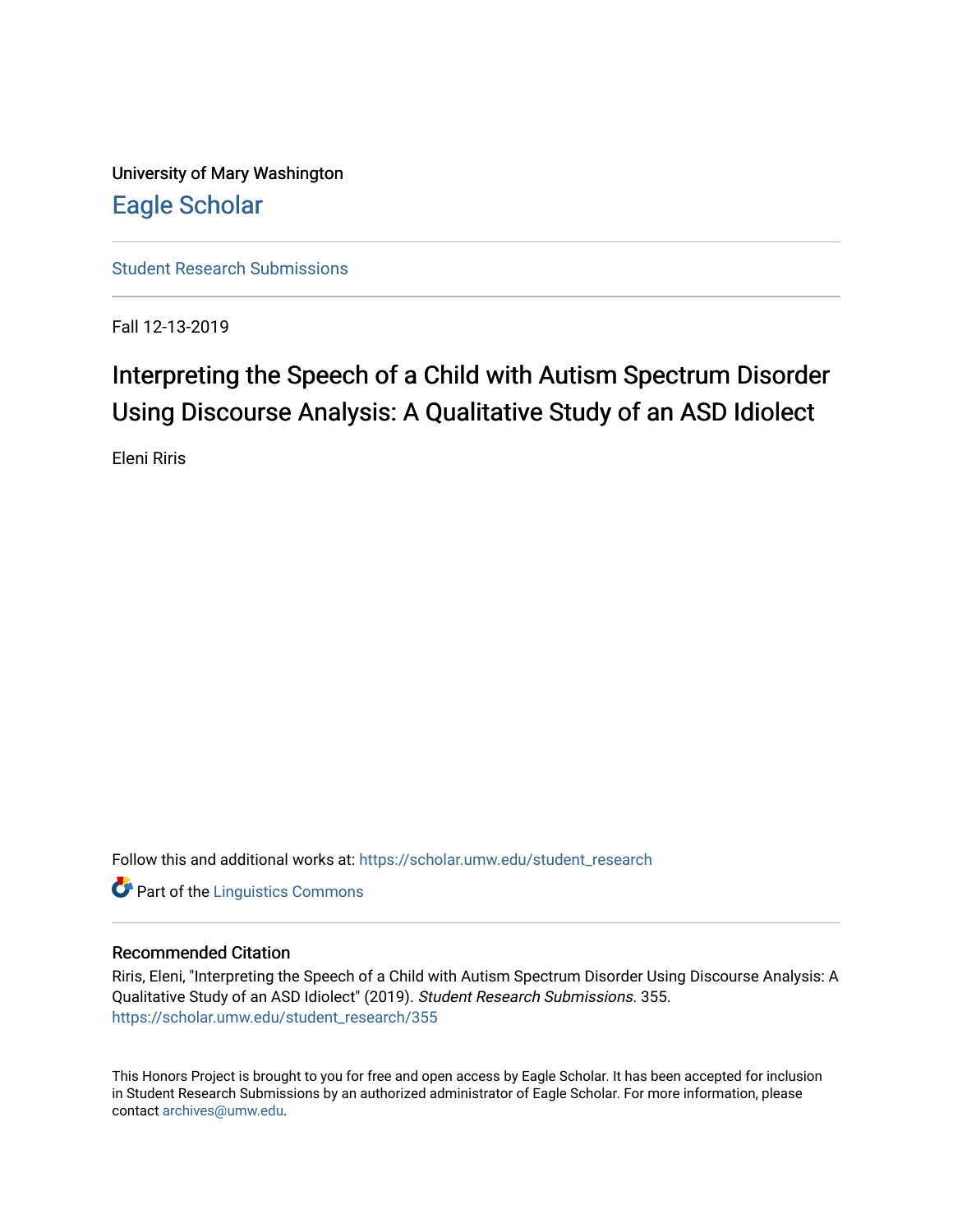# **Interpreting the Speech of a Child with Autism Spectrum Disorder Using Discourse Analysis: A Qualitative Study of an ASD Idiolect**

Eleni Riris

Dr. Janie Lee

LING 491: Individual Study

13 December 2019

*Thank you to Sammy and Jenny for their generosity in sharing their speech with me. It was a gift.*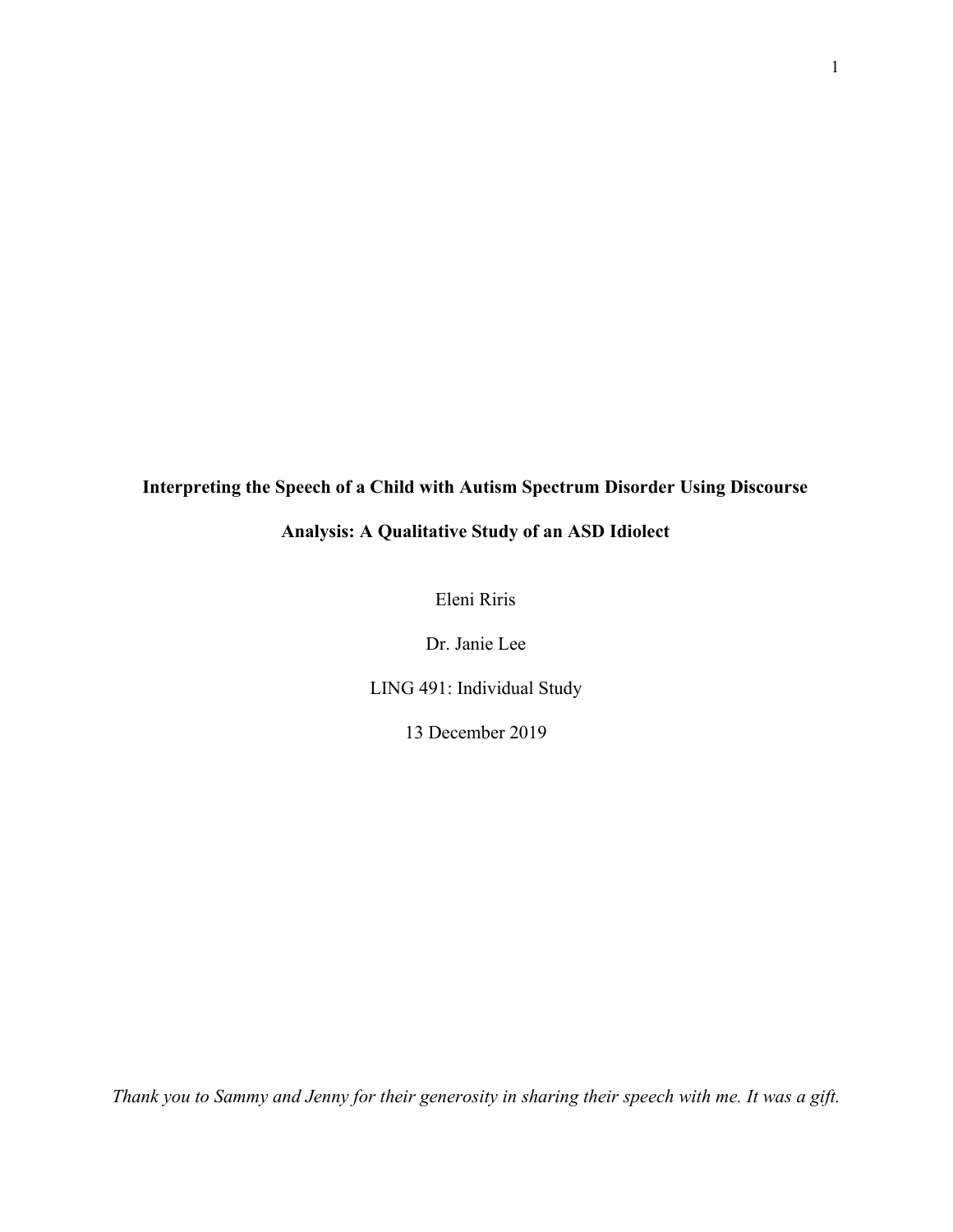#### **ABSTRACT**

In order to describe an autism spectrum disorder idiolect, this study employs a one-subject, in-depth analysis model to investigate how a 13-year-old child with autism communicates, using the analytical lens of discourse analysis. Using data from five 20-40 minute-long recordings of both natural and solicited speech, the research subject's use of language in unique or unexpected ways came to be understood as a systematic, consistent, and rich idiolect. These findings challenge pervasive prejudices about individuals with autism and indicate that the most interesting aspects of autistic speech are overlooked by neurotypical listeners. Implications for future research are discussed.

#### **INTRODUCTION**

Autism-spectrum disorder (ASD) is a developmental disorder diagnosed on the basis of abnormalities in social interaction, communication, and cognitive flexibility which present themselves before the age of three. ASD is known to influence linguistic development, including delays in linguistic onset and variability in linguistic skills. Individuals with ASD are often studied in linguistics due to their often atypical communicative style. A variety of different approaches have been used by researchers to study individuals with ASD. Some approaches are more diagnostic or behavioral (Gibson et al., 2013; Kuhl et al., 2005). Some approaches focus on the phonological aspects of the speech of individuals with autism (Shriberg et al., 2001; Schoen et al., 2011). This study examines the communication of a young teenager with autism using the approach of discourse analysis. Discourse analysis is defined here as extra-sentential analysis of language in use and in context and examines the communicative or pragmatic purpose of speakers' linguistic performance.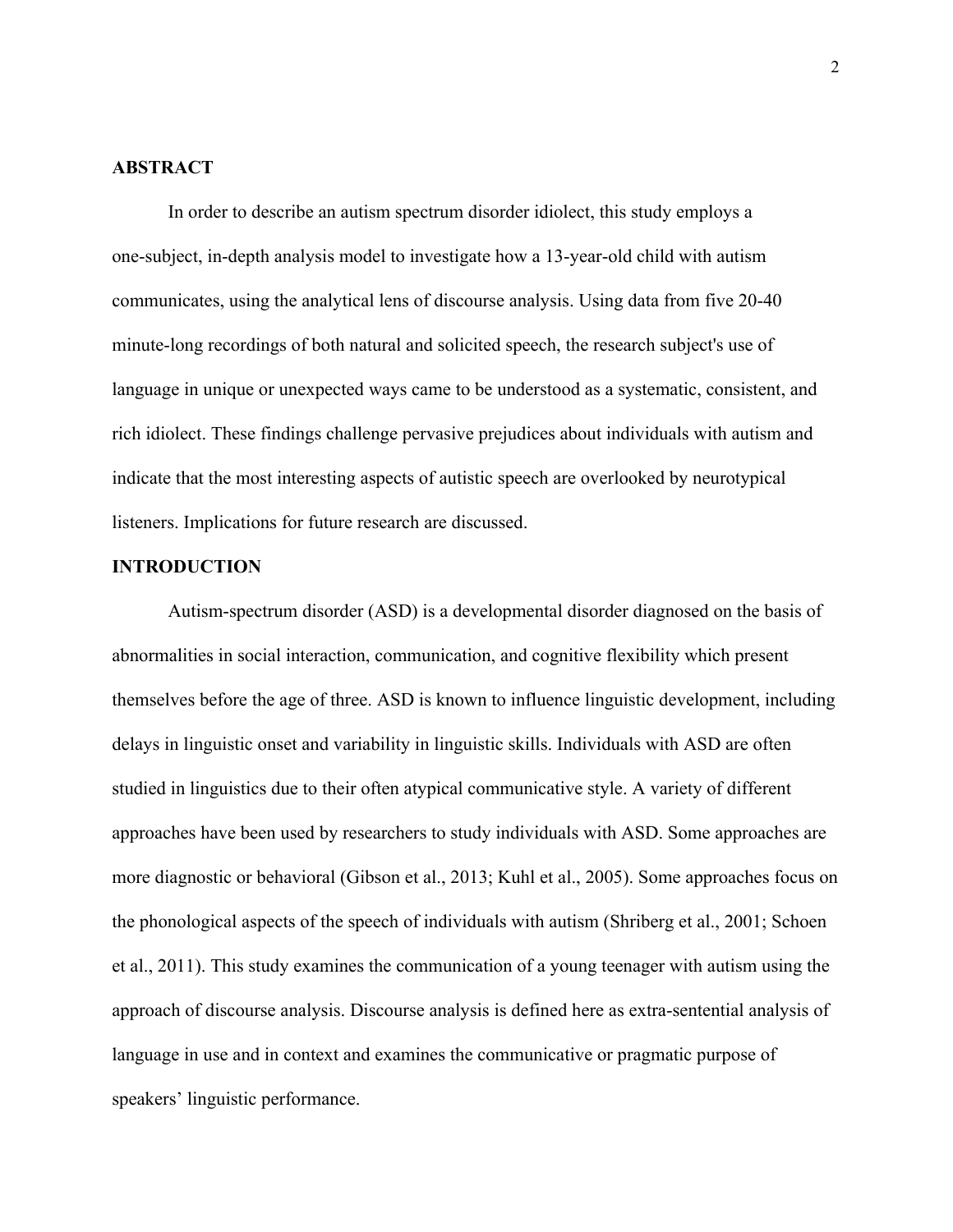This study was inspired by Jessica De Villers' 2011 paper, "'I saw the yellowish going south': Narrative discourse in autism spectrum disorder," which analyzed the speech of William, a teenager with autism spectrum disorder, using discourse analysis. She found that while William appears at first to be inflexible communicator, further analysis revealed conversational participation, engagement, and coherence not previously evident (De Villiers, 2011). In this study, I used a similar one-subject, in-depth analysis model to investigate how a 13-year-old child with autism communicates, using the analytical lens of discourse analysis. The goal of this study was to investigate the subject's speech in order to understand how this individual uses language in unique, unexpected, or interesting ways, as well as to understand what communicative purpose(s) these phenomena serve. The data was composed of five twenty- to forty-minute recordings of both spontaneous and structured speech, principally composed of homeschooling sessions and informal familial conversations. From each recording, an approximately one-minute segment was transcribed and analyzed in depth. Other speakers are sometimes present (principally his mother Jenny), but Sammy is the speaker of focus.

#### **METHOD**

This study differs in method from many works studying children with ASD in two main ways. First, instead of investigating a group of individuals with ASD with the intent of making generalizations about ASD, this study endeavors to describe in depth the idiolect of one child with ASD. While it is certainly true that the gold standard for ASD researchers in generalizability, $\frac{1}{2}$  there is value in describing in-depth the idiolect of an individual. The reason for this is twofold. First, by establishing the communicative patterns, systems, and purposes of an individual with ASD, we can discover how already established generalizations about ASD

 $<sup>1</sup>$  This is especially true in clinical studies which seek to establish generalities that will be helpful to</sup> speech-language pathologists working with ASD individuals.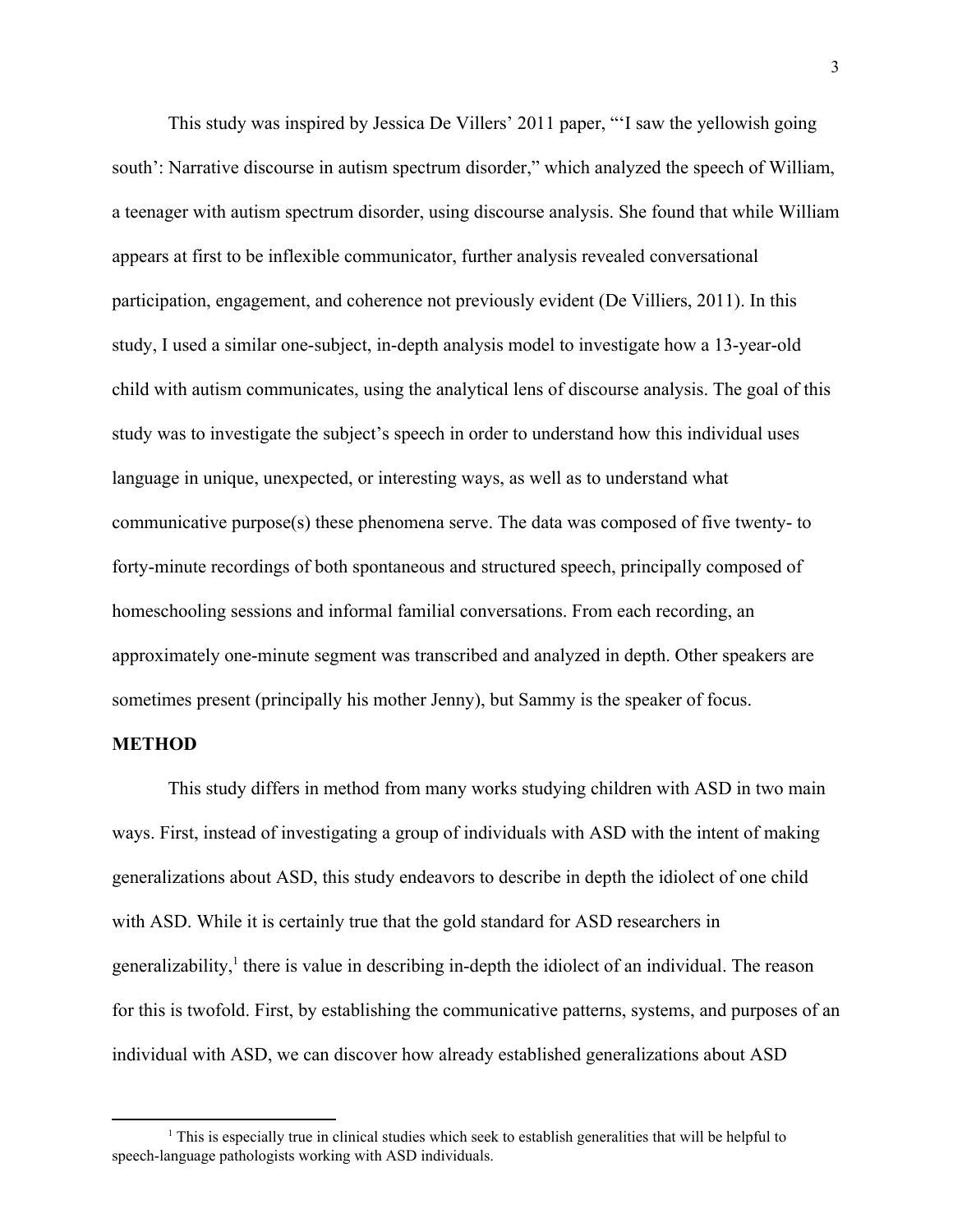present themselves on the individual level. If more researchers were to undertake analyses of the idolects of people with ASD, the collective body of work could serve as a pooled, patch-work corpus of idiolects. This would allow ASD researchers to generalize how pre-established generalizations present themselves in ASD idiolects. By describing in-depth a sufficiently large number of ASD idiolects, we could establish how and why certain generalizations appear (or do not appear). Furthermore, in educating the general public in ASD, it is useful to ground research in individual descriptions. A number of public figures in fields ranging from medicine to mathematics have advocated for presenting scientific research in more emotional, individual ways, with an emphasis on storytelling ("Doctor Mike"; Jackson, 2014). Arguably the most effective and famous communicator and advocator for autism awareness and education is Temple Grandin, who has rose to fame largely through the effective presentation of her own story ("About Temple Grandin"). ASD researchers must acknowledge the value of describing idiolects in order to not only broaden our knowledge of ASD and how it presents itself on the individual level, but also to produce a body of work that we can use to effectively communicate with the general public about ASD.

This study is also distinct because the subject of this proposed study has a personal and familial relationship with the researcher. Given the close relationship with the subject, an already established rapport of mutual respect and familiarity is in place with the researcher, which may minimize feelings of social or emotional discomfort as well as embarrassment, as the subject views the researcher as an "insider" in his family and as a familiar individual. However, in order to address potential ethical issues of assent, the subject was asked for written assent before the study began and was read a written statement (see Appendix 3) before recordings took place. In terms of privacy concerns about the recordings, steps such as the use of pseudonyms, only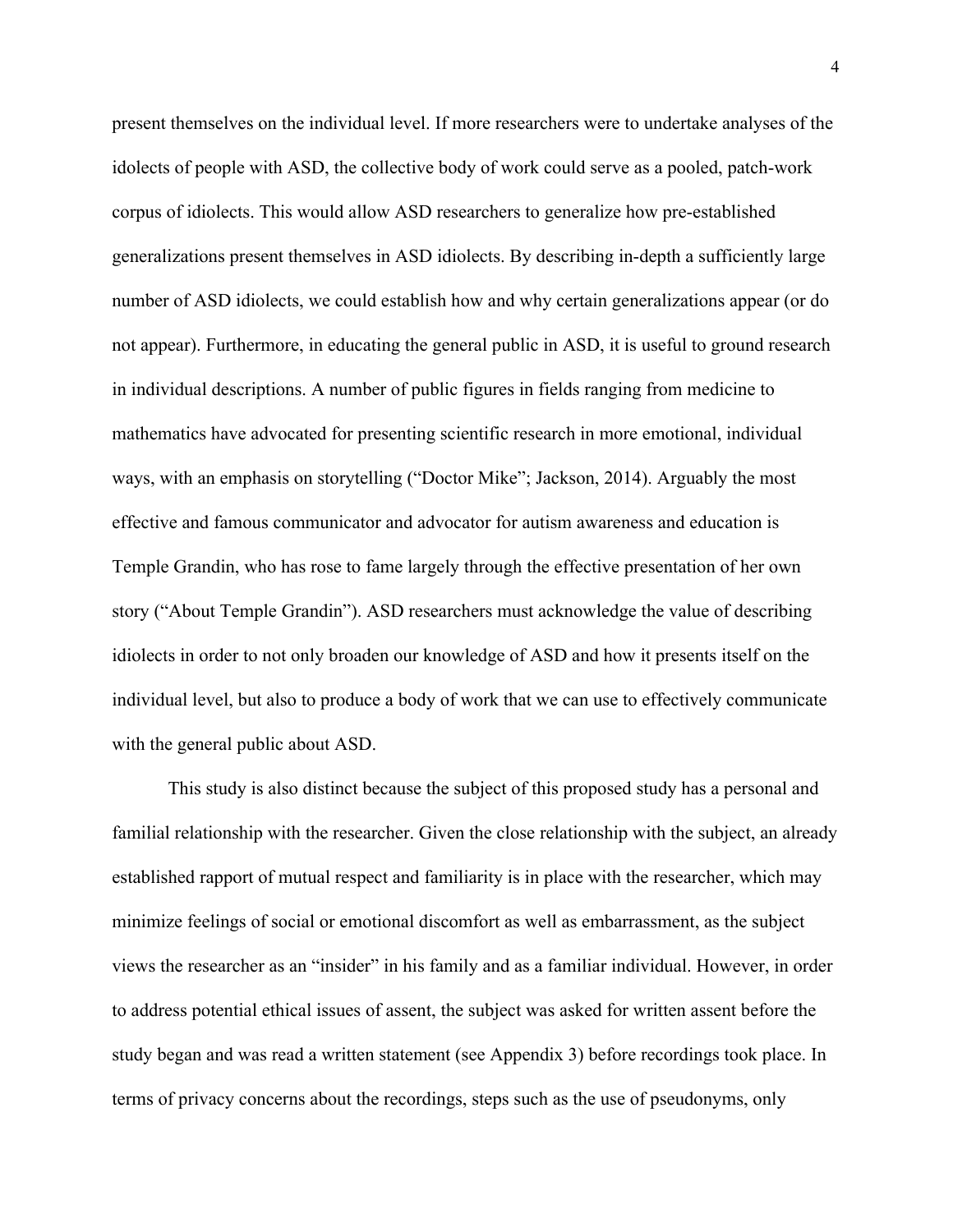including necessary personal information (such as age) in the study, only taking data in private settings, and closely protecting the confidentiality of the data were employed to address privacy concerns.

In order to avoid undue influence, a number of steps were taken. First, any language that could pressure the participant or make him feel obligated to participate were avoided. For example, any comments such as "Please help me by participating," or "I need to do this for school" were never used at any time to any participant. Furthermore, the consent form and the assent form specifically address the participants' right to drop out at any time. The written statement that was read at the beginning of each recording also includes a phrase which reminds participants of their right to drop out of the study at any time. Additionally, I paid close attention to the behavior and comments of participants to identify any signs of distress or hesitancy. I committed to immediately cease research if any signs of distress were present in order to ensure participants are comfortable with the situation, making sure to emphasize that they are free to cease participation at any point with no negative consequences. Given the familiarity and trust between myself and the subject, a positive rapport allowed me not only to minimize the observer's paradox, but also to better ensure the comfort of the subject. Since I was not an unfamiliar and unknown individual, I believe the subject was less apprehensive or embarrassed about my presence than he would be about a stranger.

#### **INTRODUCTION TO ANALYSIS**

Throughout the course of the study, a number of interesting linguistic phenomena have been present in the data, principally nonspeech vocalizations, breathy voice, non standard phone production, pitch and meter, and pronoun reversal. These phenomena represent some of the elements which make Sammy's idiolect unique and complex and therefore worthy of study. His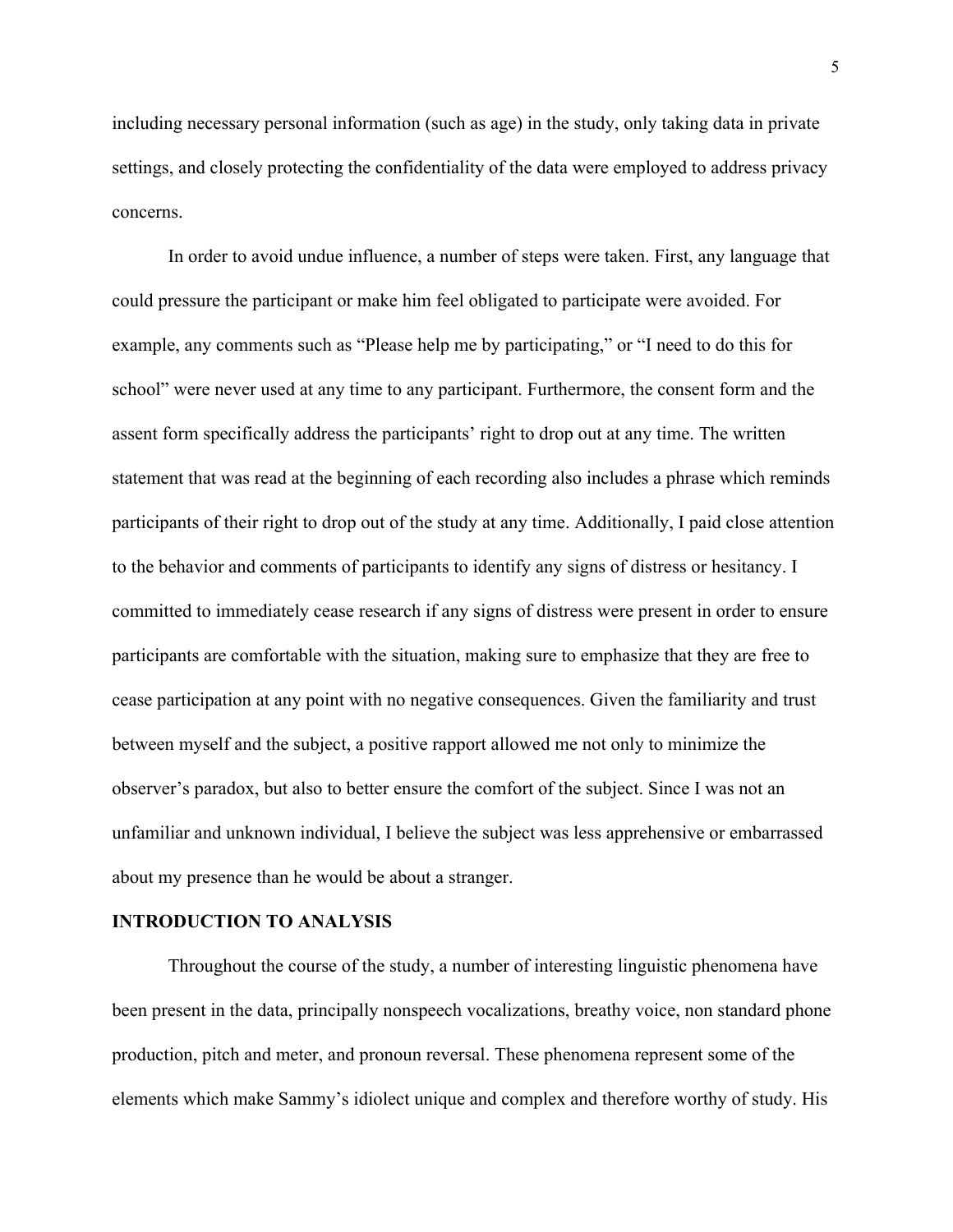idiolect includes some elements which are consistent with previous research while also including elements which are not highly studied in the field of ASD research. Understanding and analyzing all of these elements of speech involves establishing their potential meaning or cause and (if present) their communicative purpose in context.

#### **NONSPEECH VOCALIZATIONS**

Vocalizations were present in all of the recordings and transcriptions. Nonspeech vocalizations are commonly associated with autism (Schoen et al., 2011) and are often encouraged by therapists at an early age as they may serve as a gateway to language development later in life (Hailpern et al., 2007). In Sammy, vocalizations are often present and serve multiple communicative purposes. The following transcription is an excerpt of the first recording transcription, which can be found in full in Appendix 2.

- Sammy: {vocalizing} [uh,]
- Jenny: [that's the ticket] (.) Sammy,
- (1.4)
- Sammy: {vocalization} (.9)
- Jenny: that's the ticket, buddy.
- (4.2)
- 10 Sammy: {vocalization}, (1) {vocalization}, (2.2) <br/>  $\langle$  > {vocalization}, (1) {\end{math}
- </breathy> (1.9) {vocalization},
- (1) <quietly> sta </quietly>
- (2.6)
- Sammy: {vocalization} @@@@ (.7) {vocalization} @@@@[@]
- Jenny: [What're] you thinking
- about?
- Sammy: <laughing/smiley tone> 'm thinking about the farm #,
- </laughing/smiley tone>
- Jenny: the what sound? (.)
- Sammy: the farm <very quietly> stand. </very quietly>
- Jenny: the *what* sound?
- Sammy: !the farm stand,!=
- Jenny: =oh the *farm* stand, o::h,=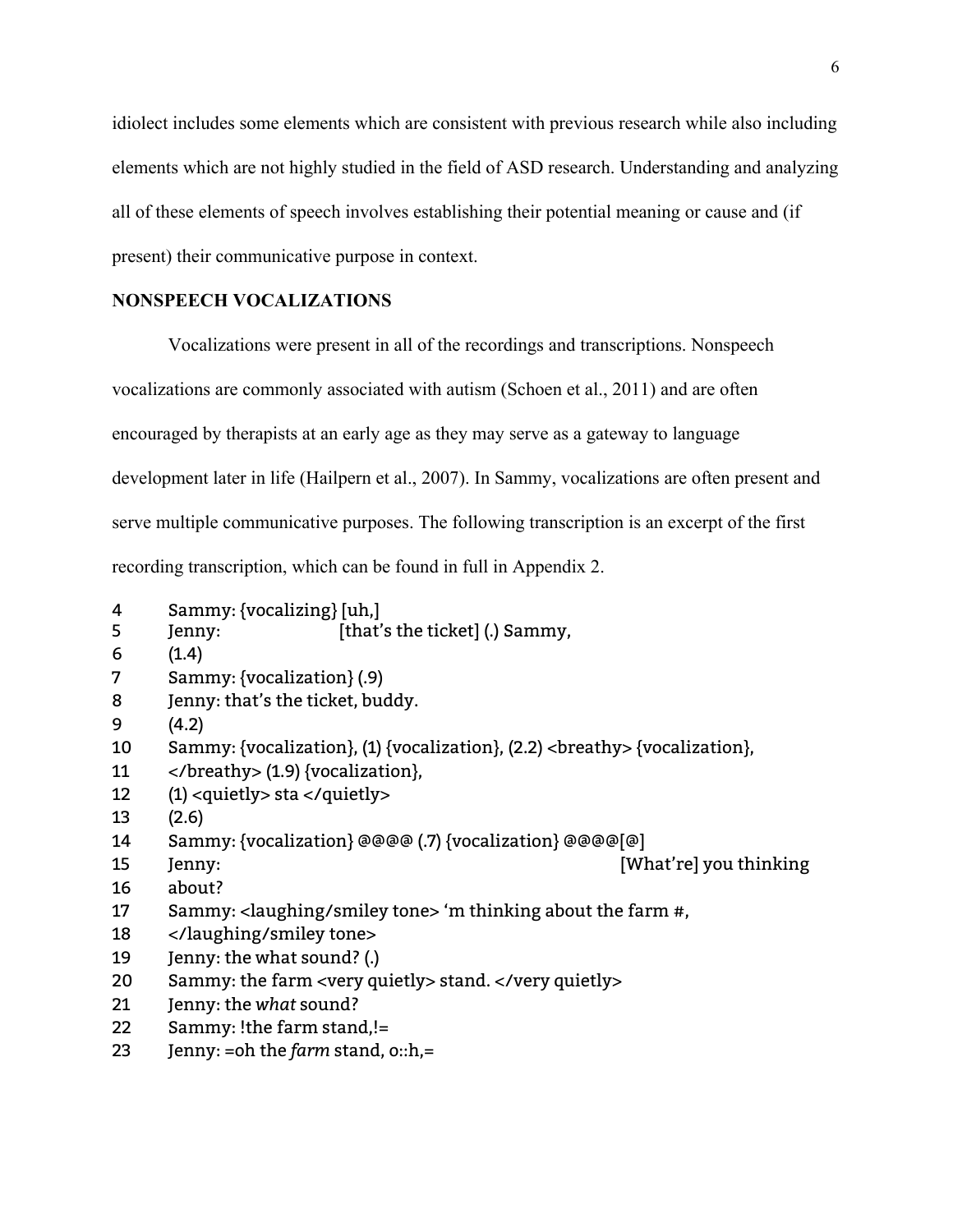In the first recording, which takes during a short transition period between two math activities, Sammy's use of vocalizations and his somewhat unusual vocal quality stand out as significant. Sammy often vocalizes, playing with pitch and breath on vowels (breathiness is noted in the transcription) and often using bilabial nasals ([m]), bilabial glides ([w]), and alveolar nasals ([n]). Although some vocalizations do not have a clear cause or meaning (they may serve as a comfort or pleasure to the speaker), some seem to be serving a communicative purpose. For example, in lines 10-11, Sammy vocalizes a great deal uninterrupted in this segment of the audio and in the following line (line 12) he says in a breathy tone of voice [sta:]. This is directly followed by a string of giggles and vocalizations that prompt Jenny to ask him what he is thinking about, to which he replies "I'm thinking about the farm stand." This vocalization ([sta:]) was therefore not a random choice. Sammy was preemptively, if only to himself, bringing up the topic of the farm stand, which clearly brought him a great deal of joy, based on the preceding laughter.

The second recording took place at my parents' home, as Sammy and his mom were visiting for the weekend. Jenny (his mom) is not in this recording, so this is a conversation between myself and Sammy while I pushed him on the swing in the front yard. Two excerpts are included, both containing examples of nonspeech vocalizations.

- 6 Sammy: <smiley> I was always playing on the blue tunnel slide.
- 7 </smiley> [@@@@@]
- 8 Eleni: [on the blue tunnel slide?]
- 9 (1.4)
- 10 Sammy: {laughing and vocalizations for 3.2 seconds}
- 11 Sammy: [@@@@@@@@@]
- 12 Eleni: [was it a tall slide?]
- 13 Sammy: @@@ yê::s, @@[@]
- 14 Eleni [yeah?]

<sup>1</sup> Eleni: that was pretty <h> high man, </h> (3.5) !did you have fun at great

<sup>2</sup> wolf lodge?!

<sup>3</sup> Sammy: <giggly> yes, </giggly> @@@@ [{vocalization}]

<sup>4</sup> Eleni: [what did you do?]

<sup>5</sup> (.6)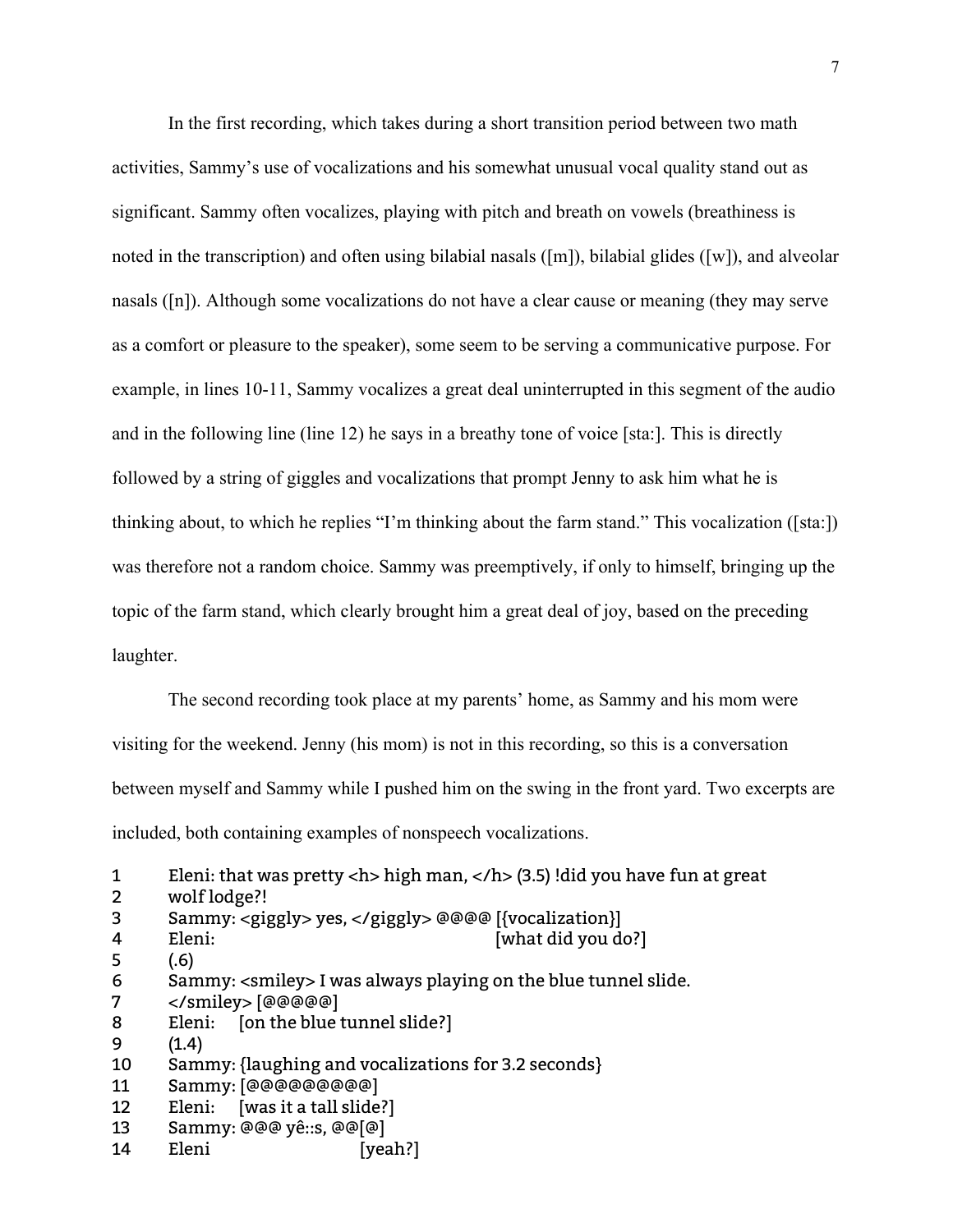| 15 | (.8)                                           |
|----|------------------------------------------------|
| 16 | Sammy: {vocalization}                          |
| 17 | $\left( .\right)$                              |
| 18 | Eleni: were you scared?                        |
| 19 | Sammy: <breathy> yes::. </breathy>             |
| 20 | Eleni: uh really scared or just a little?      |
| 21 | Sammy: @@@@ <quickly> just a little </quickly> |
| 22 | Eleni: just a little.                          |
| 23 | $Sammy:$ <guietly> @@@ </guietly>              |
| 24 | Eleni: but it was mostly fun right?            |
| 25 | Sammy: @@@ {vocalization for 1.5 seconds}      |
|    |                                                |
| 32 | Sammy: I want to stop=                         |
| 33 | Eleni: [=ok.]                                  |
| 34 | Sammy: [{vocalization for .6 seconds}]         |
|    |                                                |

- 35 (1.8)
- 36 Sammy: <breathy, quickly> let's do that again </breathy, quickly>

Much like the first recording, vocalization plays an important role in this data. In this recording, it seems that vocalization serves as a non-linguistic (but still verbal) expression of joy or excitement. Sammy enjoys high-adrenaline activities, like roller coasters and rafting, so the swing (especially going really high on the swing) is one of his favorite things to do at my parents' house. We can see examples of vocalizations in lines 3, 10, 16, 25, and 34. These instances are often preceded, followed, or coincide with laughing or giggling (so much so that distinguishing one from the other was sometimes difficult). This would indicate that vocalizations may serve the communicative purpose of expressing excitement or joy without actually articulating with specificity the emotions Sammy is experiencing.

The third recording took place at Sammy and Jenny's home during language arts homeschooling. The assignment that Jenny and Sammy were completing involved learning a series of adjectives (in this case "squeaky") and writing sentences that included the adjective. In the recording, Sammy and Jenny refer to someone named Mr. Brown, who is an elderly neighbor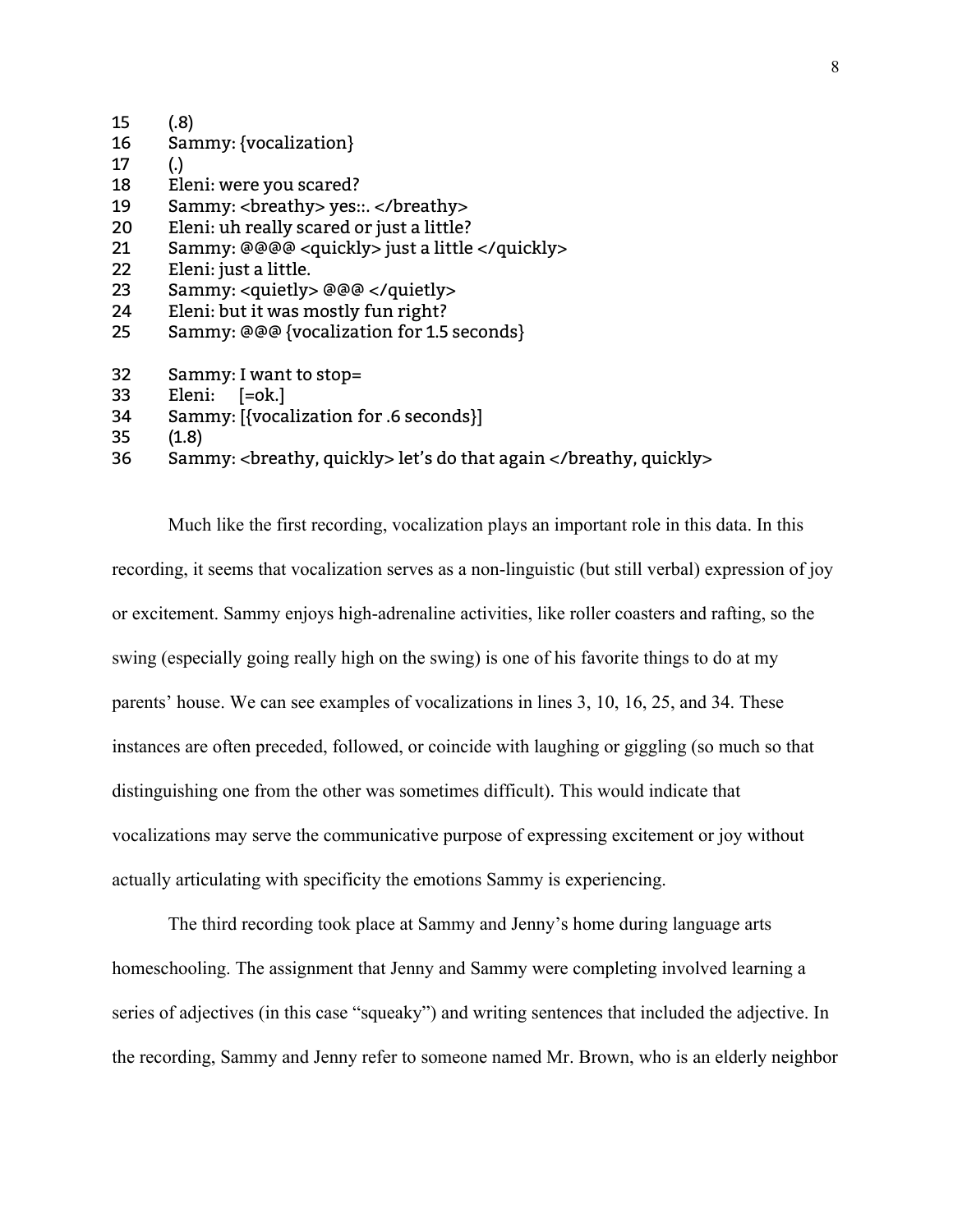that they sometimes visit and chat with. This recording takes place in a relatively structured

environment (homeschooling).

| 11 | Jenny: sound. [write it down]                                           |  |
|----|-------------------------------------------------------------------------|--|
| 12 | [{vocalizations for .9 seconds}] @@@@ {vocalizations for 2.4<br>Sammy:  |  |
| 13 | seconds}                                                                |  |
| 14 | Sammy: @@@@@@@@ ![@@@@@@@@@@@]!                                         |  |
| 15 | [what kind of noise is Mr. Brown making?]<br>Jenny:                     |  |
| 16 | $\left( .\right)$                                                       |  |
| 17 | Sammy: a squeaky,                                                       |  |
| 18 | $\left( .\right)$                                                       |  |
| 19 | Jenny: yes,=                                                            |  |
| 20 | Sammy: =sound [{vocalizations for 1 second}]                            |  |
| 21 | [good,] write it down.<br>Jenny:                                        |  |
| 22 | (.6)                                                                    |  |
| 53 | Sammy: makes a squea[ky]                                                |  |
| 54 | [ok.] (.) put makes in here. put the word [makes in here] (.)<br>Jenny: |  |
| 55 | [{vocalizations}]<br>Sammy:                                             |  |
| 56 | [Mr. Brown makes]<br>Jenny:                                             |  |
| 57 | Sammy: [{vocalizations}]                                                |  |

Much like the two previous recordings, vocalization plays an important role in this data. In this recording, vocalization serves as an non-semantic (but still verbal) expression of excitement or reflection. Much like recording 1, Sammy tends to vocalize when something is amusing or exciting to him, as seen in lines 8-9. Sammy's vocalizations overlap with Jenny's utterance, in which she prompts him to use the adjective "squeaky" to describe the sound Mr. Brown makes. In the line following the vocalization (line 9), Sammy speaks in a smiley, happy tone of voice, which indicates that is amused or excited by the topic at hand. The coincidence of vocalizations with these emotions is consistent with previous data. A similar instance occurs in lines 12-14, in which vocalizations directly precede an extended period of laughter/giggling. In this recording, however, Sammy also seems to vocalize when he is engaged in thought or mental labor, as in lines 55-57, in which he works to correct the grammar of his sentences. His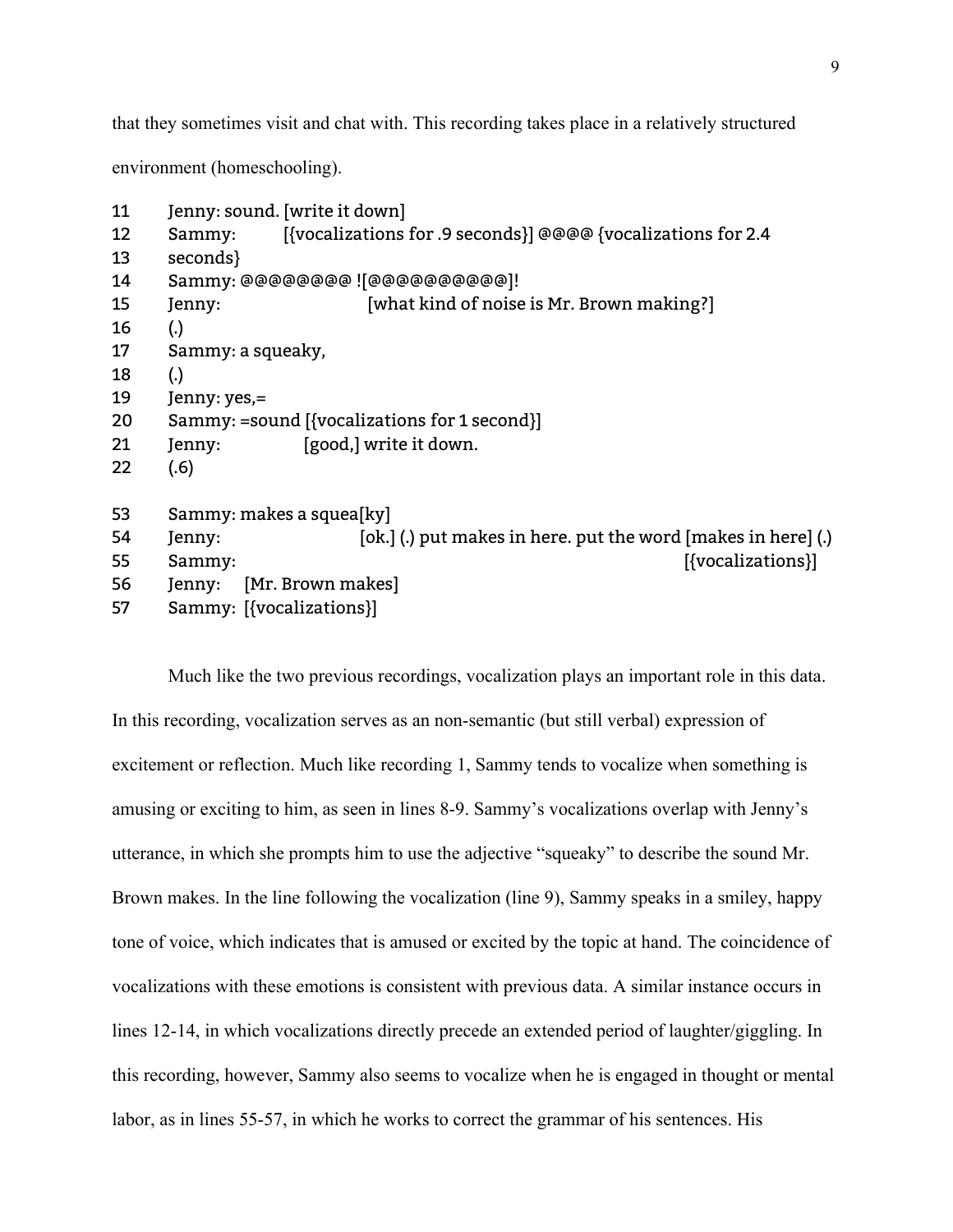vocalizations overlap with Jenny's utterances prompting him to make corrections. I argue that

vocalizations may be comforting or useful to Sammy in working through tasks that require

thoughtful engagement or reflection.

The fourth recording took place in Sammy and Jenny's home, during a homeschooling session. The three excerpts which included vocalization are presented below.

- 12 Jenny: yes, (1.8) <quiet> here </quiet> scoot over here.
- 13 Sammy: {vocalizations for 1.8 seconds}
- 24 Eleni: is he older than you or younger than you?
- 25 (1.9)

26 Sammy: y::ounger. (1.5) {vocalizations for .5 seconds}

- 27 Jenny: hmm. (.7) you know {what? (.) if you don't know you can say} I don't know,
- 28 Sammy: <quiet> {vocalizations for ~1.6 seconds} </quiet>
- 37 Jenny: n# he was born in january you were born in june, (1.1) so who's older?
- 38 (1.4)
- 39 Sammy: Elen <breathy> i, </breathy> (.4)
- 40 Eleni: ##{##}
- 41 Jenny: {yes that's true} you are older {than all of them  $#$ #}
- 42 Sammy:  $\{V\}$  Sammy:  $\{V\}$   $\{V\}$
- 43 (.5)
- 44 Jenny: Brody's a little bit older than you.

Vocalizations play an important role in this data as well. For example, in line 13, we can hear Sammy vocalize using the phones  $/d/$ ,  $/\sigma$ , and  $/m/$ . This particular vocalization also seems to include vocal fry on the vowel. In line 26, Sammy vocalizes using /m/ and potentially /w/. In line 35, we also hear /m/ and in line 42 (while it is difficult to hear clearly because of overlap), it appears Sammy uses the phones /w/, /a/, and /n/ in his vocalizations. This information, combined with previous vocalizations seen in other parts of the data, seem to indicate that Sammy's most used phone is /m/. This phone is found in 96% of human languages, according to the database

<sup>2</sup> This could also potentially be /ɔ/. His articulation was not clear.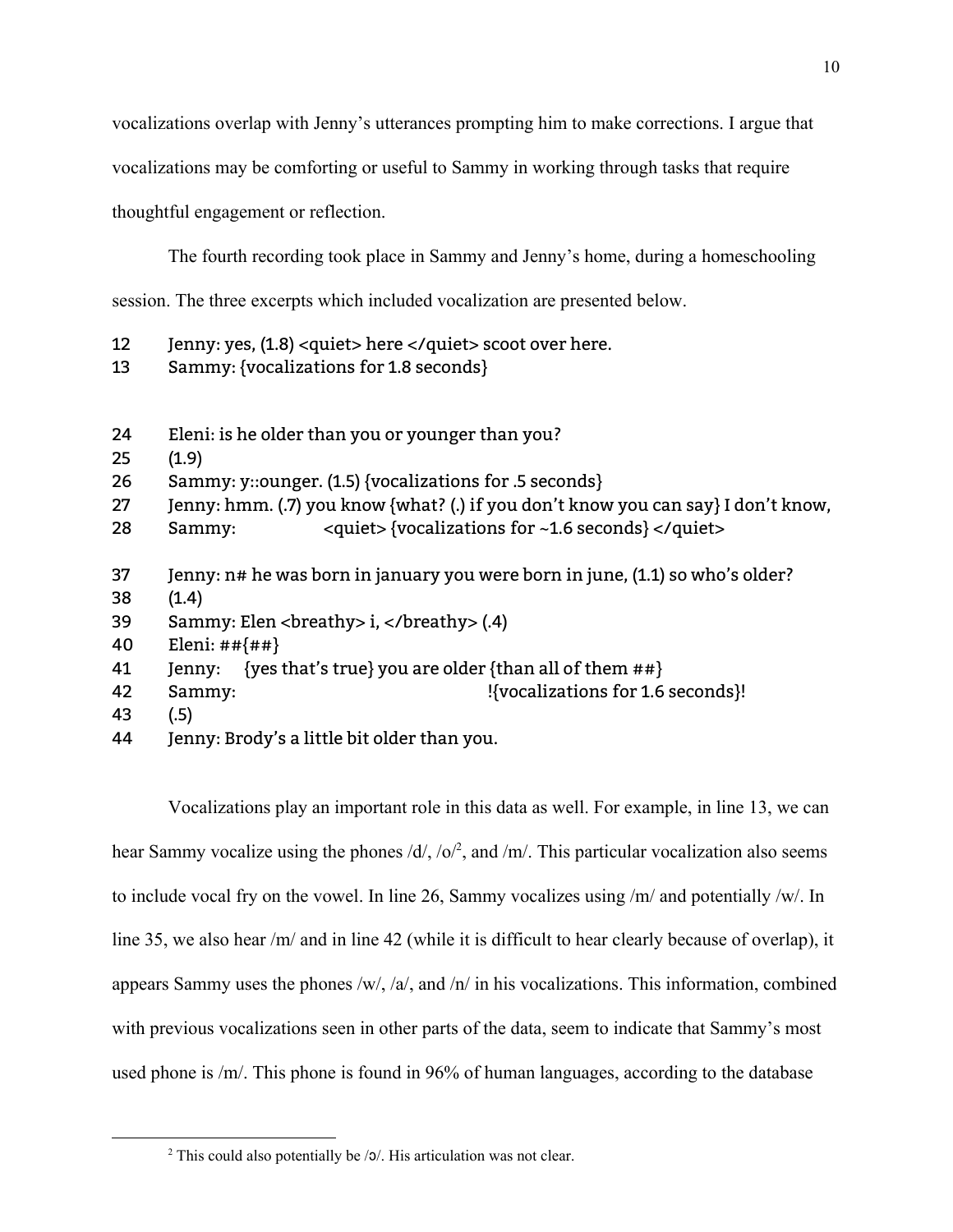PHOIBLE, and is therefore the most common phone ("Segments"). The bilabial nasal is not only common; it is also relatively easy to articulate compared to other English phones which can be extremely difficult including for example  $\lambda/\lambda$  and  $\theta$  (Jakobson, 21-22). It is therefore not particularly surprising that Sammy would choose this particular phone so often, given the fact that vocalization may serve be comforting and/or pleasurable to him, as established in previous analyses. Furthermore, the presence of vocal fry in line 13 seems to indicate an interest in playing with voice quality, which is further reinforced by further data (discussed below) in which Sammy varies with volume and breathiness in speech and vocalizations

While vocalizations appear throughout the data in different contexts, they seem to all be serving both an internal and communicative purpose. Given the emotional and cognitive labor involved in articulating specifically what is challenging, engaging, or exciting about a given task, Sammy seems to opt for an atypical but still effective method of communicating his feelings to others: nonspeech vocalizations Given the conversation cost in terms of time and effort involved in consistently and specifically identifying one's thoughts and feelings, Sammy's vocalizations are an efficient method of communication. While they may not be speech, they are certainly linguistic and serve a communicative purpose, especially when his interlocutor is familiar with his communicative style (as is the case in these recordings).

#### **BREATHY VOICE AND TONE OF VOICE**

Breathy voice is a "phonation in which the vocal cords vibrate, as they do in normal (modal) voicing, but are held further apart, so that a larger volume of air escapes between them" (Chávez-Peón, 2011). In layman terms, we can think of breathy voice as a combination between normal phonation and whispered speech. In Sammy's speech, we see numerous examples of breathy voice quality. Furthermore, we see numerous examples of tone of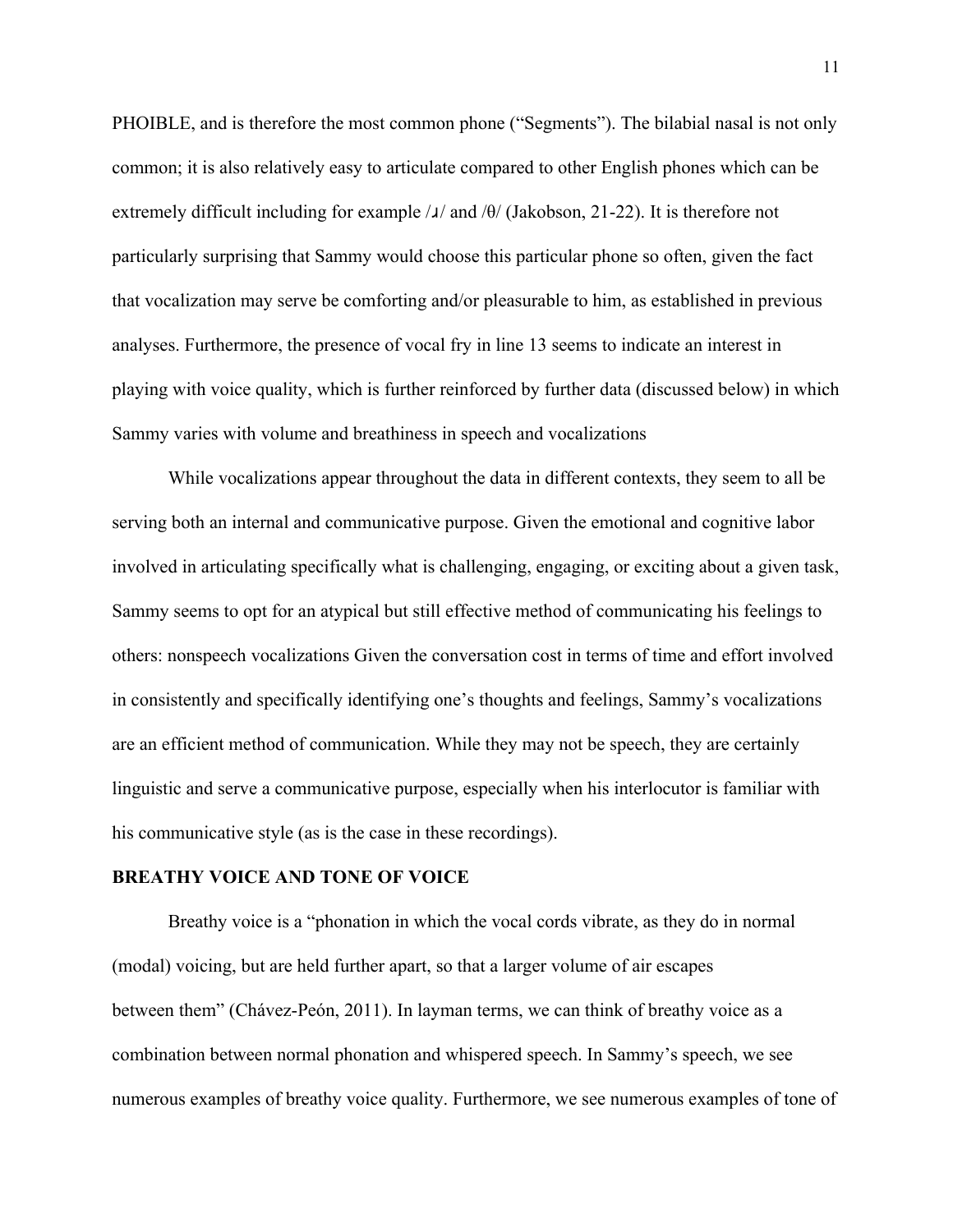voice serving as an extra-speech linguistic element that enrichens Sammy's idiolect. In regards to breathy voice and tone of voice, their meaning is comparable to vocalization in that it reflects thoughts, feelings, or emotions that are not directly articulated but are present in his speech.

In recording 2, instances of breathy voice and tone of voice are present and support the above-mentioned interpretation:

- 6 Sammy: <smiley> I was always playing on the blue tunnel slide. 7 </smiley> [@@@@@]
- 18 Eleni: were you scared?
- 19 Sammy: <breathy> yes::. </breathy>
- 26 Eleni: like the verbolten? 3
- 27 Sammy: <smiley> yes. </smiley> (.7) my favorite is the black, (.4)
- 28 forest.

#### 36 Sammy: <breathy, quickly> let's do that again </breathy, quickly>

Tone of voice plays an important role in this recording. A smiley or laughing tone can be seen in lines 6 and 27, where he is speaking about experiences that brought him joy or excitement, thus explaining the tone. Another interesting linguistic phenomenon was the breathiness seen in certain sections of the data (lines 19 and 36 in this recording). While I was unable to present a hypothesis previously (given the limited data), I would now argue that breathiness seems to coincide with nervousness or excitement. The first example in this data (line 19) is an example of a kind of nervous excitement, in which Sammy admits to feeling scared of the "blue tunnel slide." In line 36, we see an example of excitement, in which Sammy requests that we go for another round on the swing. Taken together, we see how Sammy's breathy and smiley tone of voice contribute to his ability to communicate his emotions.

In recording 3, breathiness occurs very often in the data, as seen in lines 25, 27, 36, 39, 43, and 50.

<sup>&</sup>lt;sup>3</sup> Roller coaster that Sammy enjoys going on.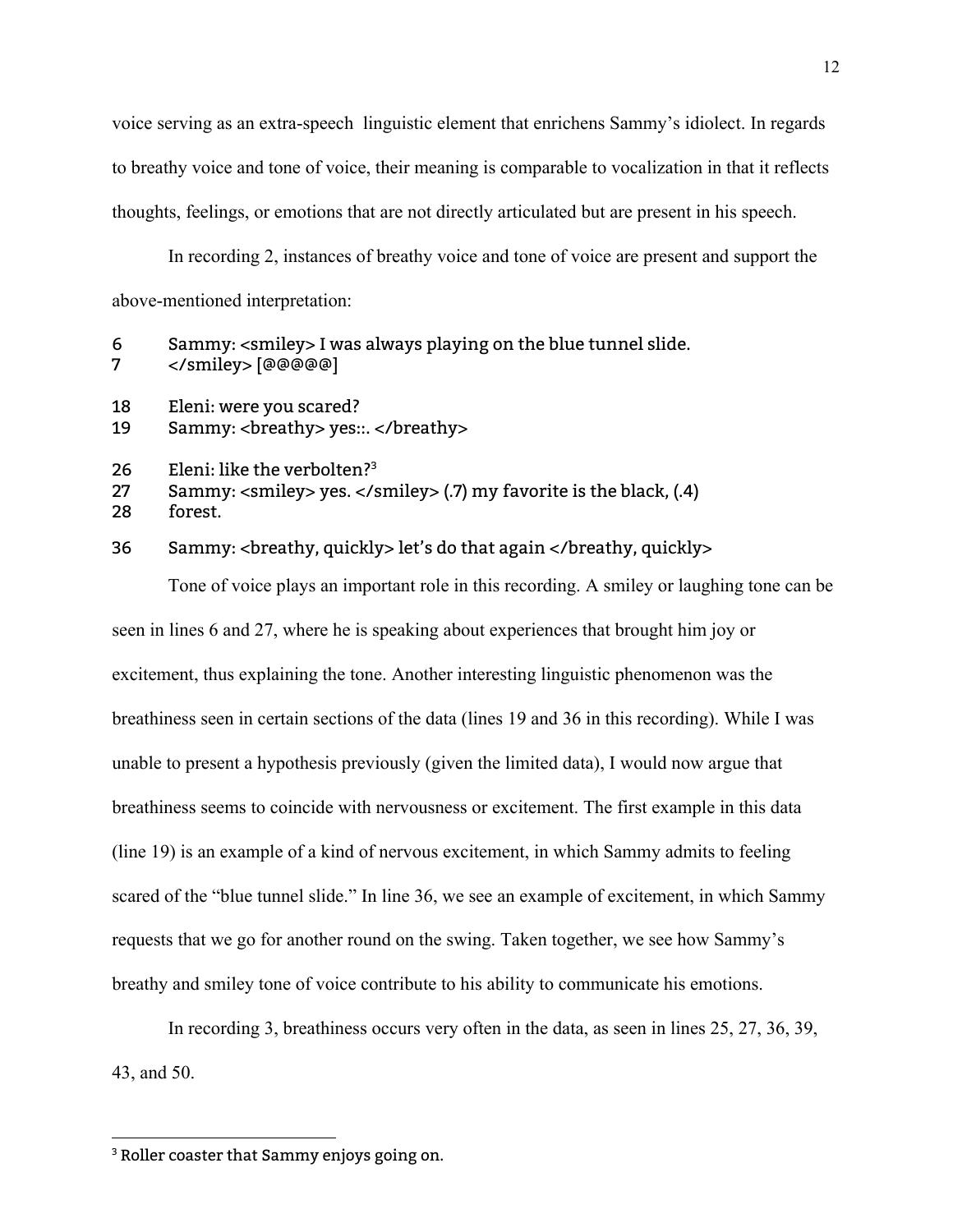- Sammy: <softly/breathy> m, </softly/breathy> that spells mister.
- Jenny: yes.
- Sammy: <softly/breathy> b r, (.3) o (.) w n, </softly/breathy> spells brown,=
- 28 Jenny:  $=$  mhm, (.6) keep going,
- (.6)
- Sammy: i spells is, 4
- Jenny: uh huh,
- (1.2)
- 31 Sammy: a huge:<sup>5</sup> sound
- (.3)
- 33 Jenny: uh a? (.3)  $\langle$  H  $>$  eee eee,  $\langle$  / H  $>$
- Sammy: a squeaky.
- Jenny: good, (.)
- Sammy: <softly/breathy> a spells a </softly/breathy>
- Jenny: uh huh
- (.4)
- 39 Sammy: <softly/breathy> s q::: $^6$ , (1.8) u:: e: a:, (.9) that spells uh squeaky
- 40  $\langle$ /softly/breathy> $(.3)$ #=
- Jenny: =yes,
- (.4)
- Sammy: <softly/breathy> s o, (.8) u n d, </softly/breathy> spells sound.=
- Jenny: =good read the beautiful sentence you made. (.7) read it. (1)
- Sammy: Mr Brown [is a squeaky sound,]
- *I* [taps pencil on table]
- Jenny: i:s what? (.) we forgot a word. (.) i:s?
- Sammy: {vocalizations for .5 seconds}
- Jenny: Mr. Brown is, add the word. (.) Mr. Brown i:s? (1.1)
- Sammy: <softly/breathy> a squeaky sound </softly/breathy> (1.1)

Instances of breathiness also coincide with lowered volume, which is logical, given the

fact that breathy voice is a sort of combination of normal phonation and whisper. In this data,

breathiness occurs almost exclusively when Sammy is spelling. I previously argued that

breathiness coincided with nervousness or excitement. While this data does not refute this

assertion, it does add a layer of nuance. While it is possible Sammy is nervous or excited while

completing his spelling exercises, I don't think it is likely. Rather, I think the breathy vocal

Unsure if this is correct transcription. Will double check with his mother.

<sup>&</sup>lt;sup>5</sup> / <sup>I</sup> hjuo<del>k</del>ə/

<sup>&</sup>lt;sup>6</sup> /kj::::u:/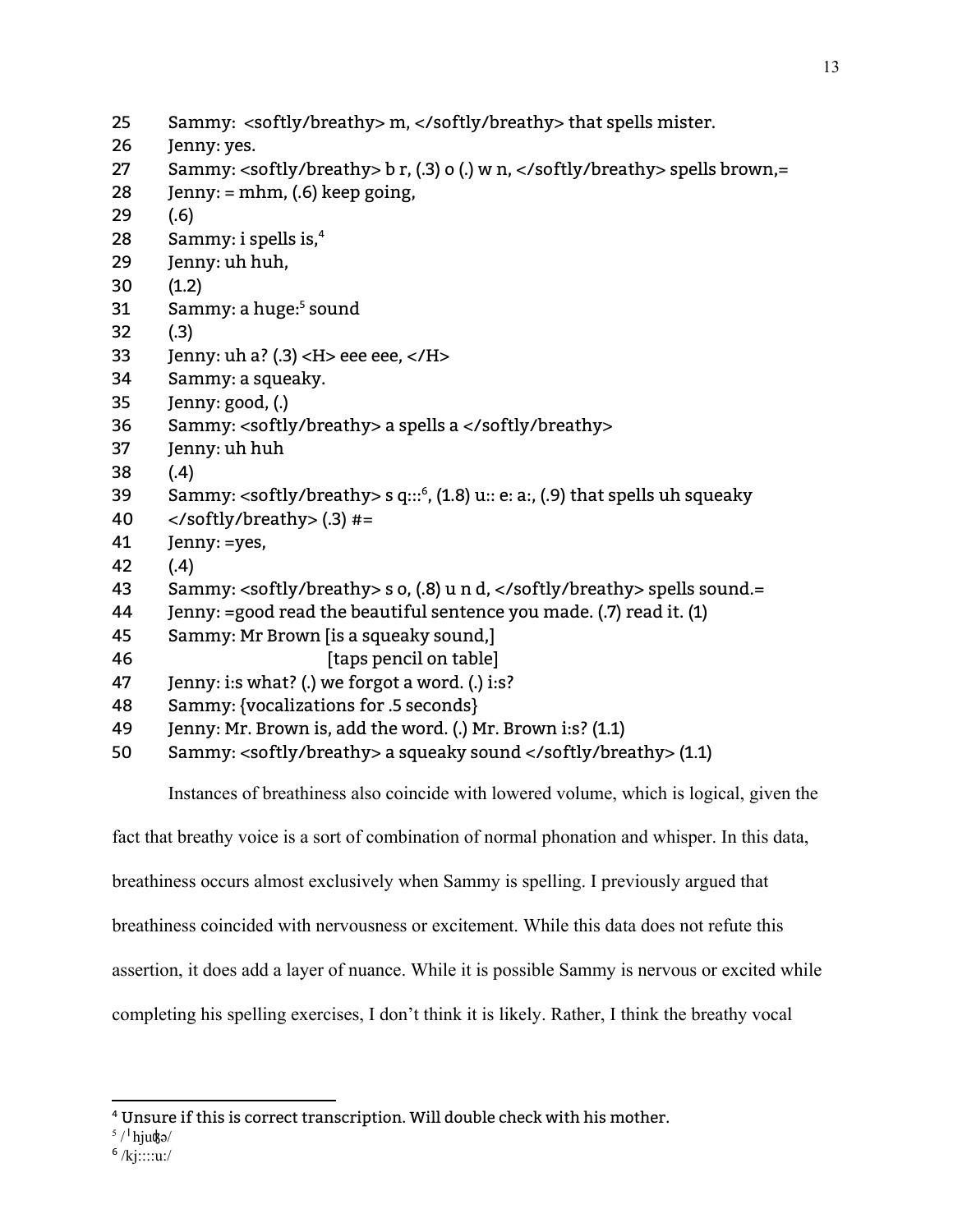quality is related to his interest in meter and rhythm (discussed further in the section "Pitch and Meter"). Much like Sammy enjoys experimenting with these prosodic elements, Sammy may enjoy experimenting with vocal quality, especially when engaged in a task that is engaging him mentally (such as spelling). In this way, the explanation for breathy voice is a combination of the explanation for vocalizations and the explanation for shifts in meter.

#### **PHONE PRODUCTION**

While researchers have established that articulation and phonology are relatively strong areas of development in ASD individuals, there is evidence of non-standard phone production in ASD children. Certain error types were more common than others, with the most common type of error being gliding, followed by cluster reduction, and final consonant deletion (Cleland et al., 2010). Shriberg et al. also undertook a study identifying the most common phones which were commonly articulated atypically by ASD subjects. They found high instances of dentalized or lateralized productions of sibilant consonants  $(|s|, |z|, |f|, |z|, |t|, |d\mathbf{x})$  and distortions of liquid and rhotic consonants (derhotacized productions of  $\frac{r}{r}$ ,  $\frac{3}{x}$ , or  $\frac{3}{x}$  and labialized productions of /l/). The researchers hypothesized that this high-prevalence of speech-sound distortions is ASD individuals may reflect the speaker's failure to attend to fine-tuning speech production to match model of ambient linguistic community (Shriberg et al., 2001). In Sammy's case, we see some examples which reflect these findings (distortions of liquid consonants), but also see evidence of other non-standard phone productions which are not widely mentioned in the literature (e.g. phone elongation.)

In recording 1, we see two clear examples of phone elongation.

- 27 Sammy: then  $h<sup>h</sup>$ is::try,
- 28 Jenny: yes.
- 29 Sammy: then teach: to[w:n],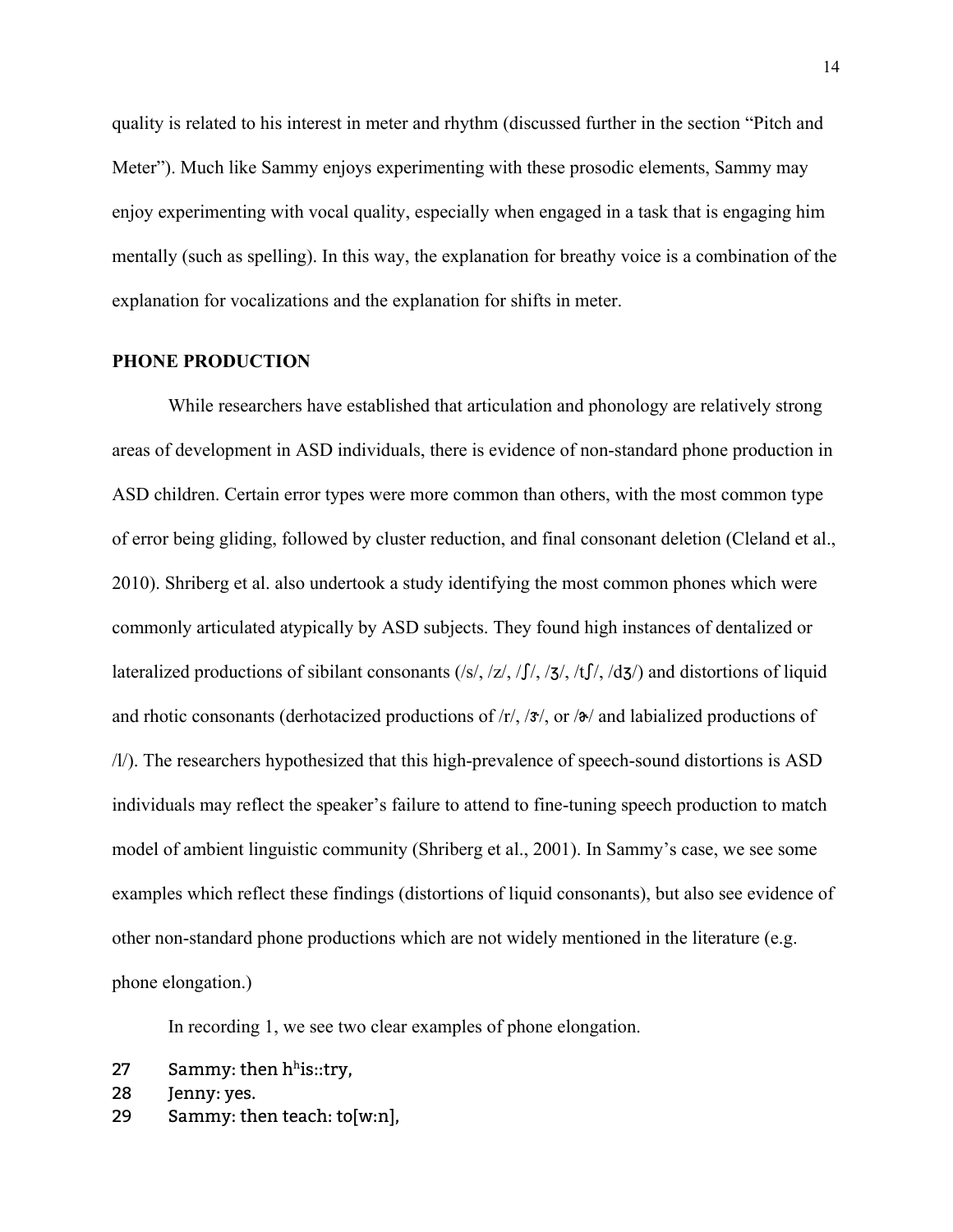This can be seen in lines 27 and 29, where he elongates the phones [s] (line 27), [t] (line 29), and [aʊ] (line 29). The elongation of  $[f]$  could also be interpreted as a strong aspiration or even ejective. Regardless, the pronunciation is non-standard. These non-standard productions reflect a richness of his idiolect, but also demonstrate an affinity for experimentation in speech which is seen throughout the data. In recording 2, we see two further examples of elongation of phones (lines 13, 19, and 40).

- 13 Sammy: @@@ yê::s, @@[@]
- 19 Sammy: <breathy> yes::. </breathy>
- 40 Sammy: we-:::: @@@ (1.7) @@@@ (1) <excited> let's go really high again,

In recording 3, we also see examples of phone elongation. For example, in line 39,

Sammy elongates the phone [j] when saying the letter "q" in order to spell the word "squeaky." Elongation also occurs to a less extreme degree on the vowels /u/, /i/, and the diphthong /aɪ/. I have explained this elongation with Sammy's interest in rhythm and sound, but the coincidence with a spelling task suggests that phone elongation may be connected to cognitive labor.

#### 39 Sammy: <softly/breathy> /ɛs kj:::u, (1.8) ju:: i: waɪ:/, (.9) that spells uh squeaky

A highly interesting example involving Sammy's unusual articulation of phones can be seen in line 4 of recording 4, in Sammy's pronunciation of the world "play."

- 1 Sammy: I like the play group, (1.2)
- 2 Jenny: w#, (.4) what'd you mean you like it? (4.1) be specific, (.6) be specific,
- 3 psihoula 7
- 4 Sammy: I like to go the *pla:y* group,

He seems to be producing a strongly aspirated  $/p<sup>h</sup>/$  followed by a non-velarized lateral approximant /l/. In General American English, /l/ is velarized in all positions (dark "l") (*Accents of English:Volume 2*, 490). Therefore, instead of producing the standard pronunciation of 'play'

which has a dark "l," Sammy produces a light "l". However, this is not a mispronunciation, as

<sup>7</sup> Greek term of endearment, literally meaning "little soul."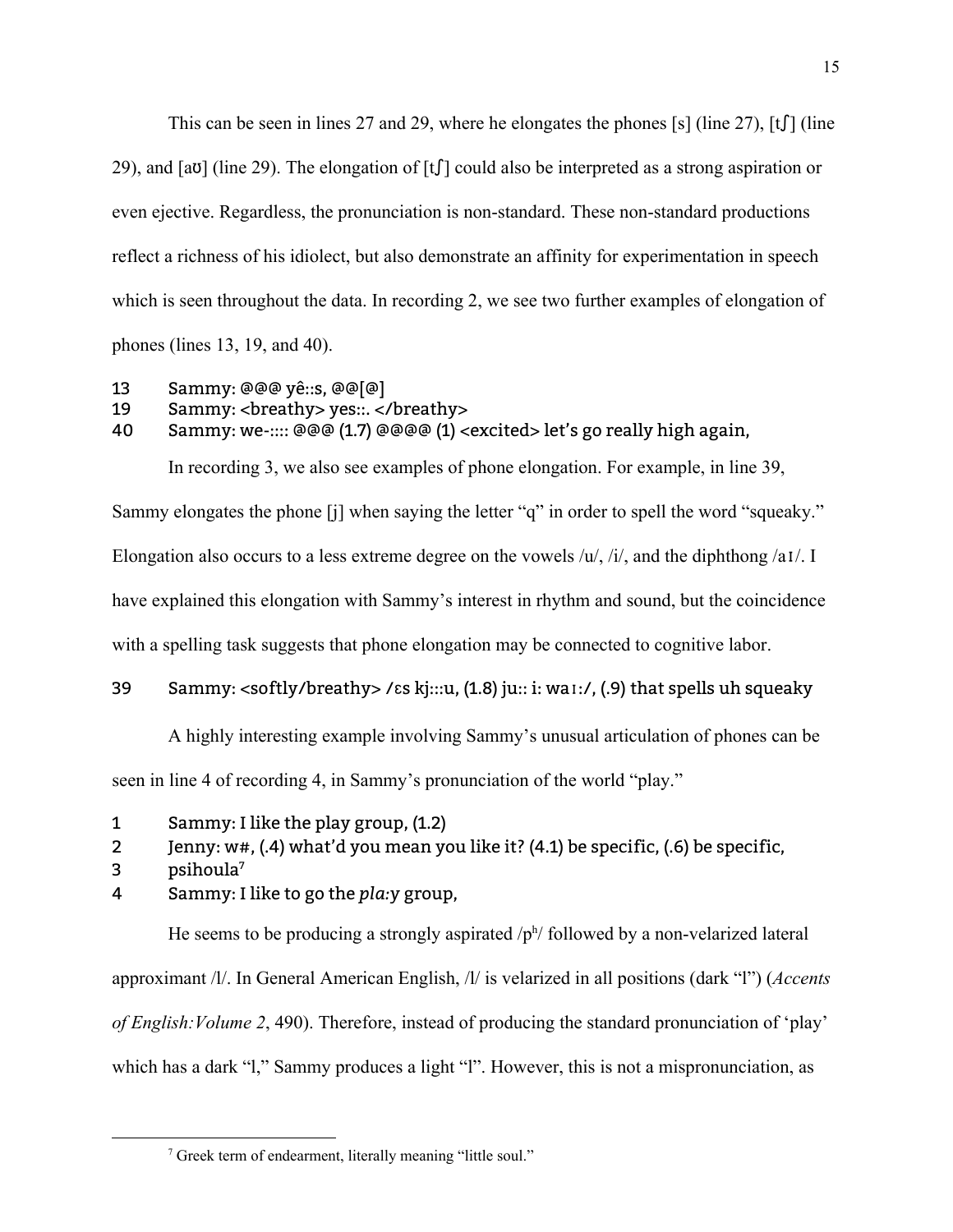Sammy produces the correct pronunciation only seconds earlier in line 1. The strong aspiration is especially interesting given the further example of such aspiration in line 27 of recording 1 (see above). This therefore seems to be another example of Sammy playing with sound and speech, as seen in the examples of phone elongation above. However, there is further meaning in these productions. As proven by the findings of Shriberg et al. and Sammy's own speech, Sammy's non-standard phone production does not reflect a cognitive deficit, but must have an alternative explanation. I argue that this explanation is twofold. It reflects firstly his inclination to experiment with speech and sound. On a deeper level, it reflects Sammy's tendency to not expend unnecessary cognitive labor in assimilating strictly to the linguistic habits of the surrounding linguistic community.

#### **PITCH AND METER**

In the section "Phone production," I explained that phone elongation seems to be tied to Sammy's interest in rhythm and sound. This still holds true in this case, but I think it can be applied further, as seen in the example below from recording 3.

30 (1.2) 31 Sammy: a huge:<sup>8</sup> sound 32 (.3) 33 Jenny: uh a? (.3) < $H$ > eee eee, < $/H$ >

In line 31, when Sammy says the word "huge," which is realized as  $\ell^1$  hjugs), with a schwa inserted at the end of the word. The insertion of the schwa shifts the utterance ("a huge sound") from a trisyllabic bacchius to a tetrasyllabic iamb (or diiamb). The iamb is the most common meter of poetry, and all of Shakespeare's poems and poetry are iambic. Compare /ə hjugh saond/ to /ə <sup>1</sup> hjugh saond/. The insertion of the schwa completely changes the meter of the

<sup>16</sup>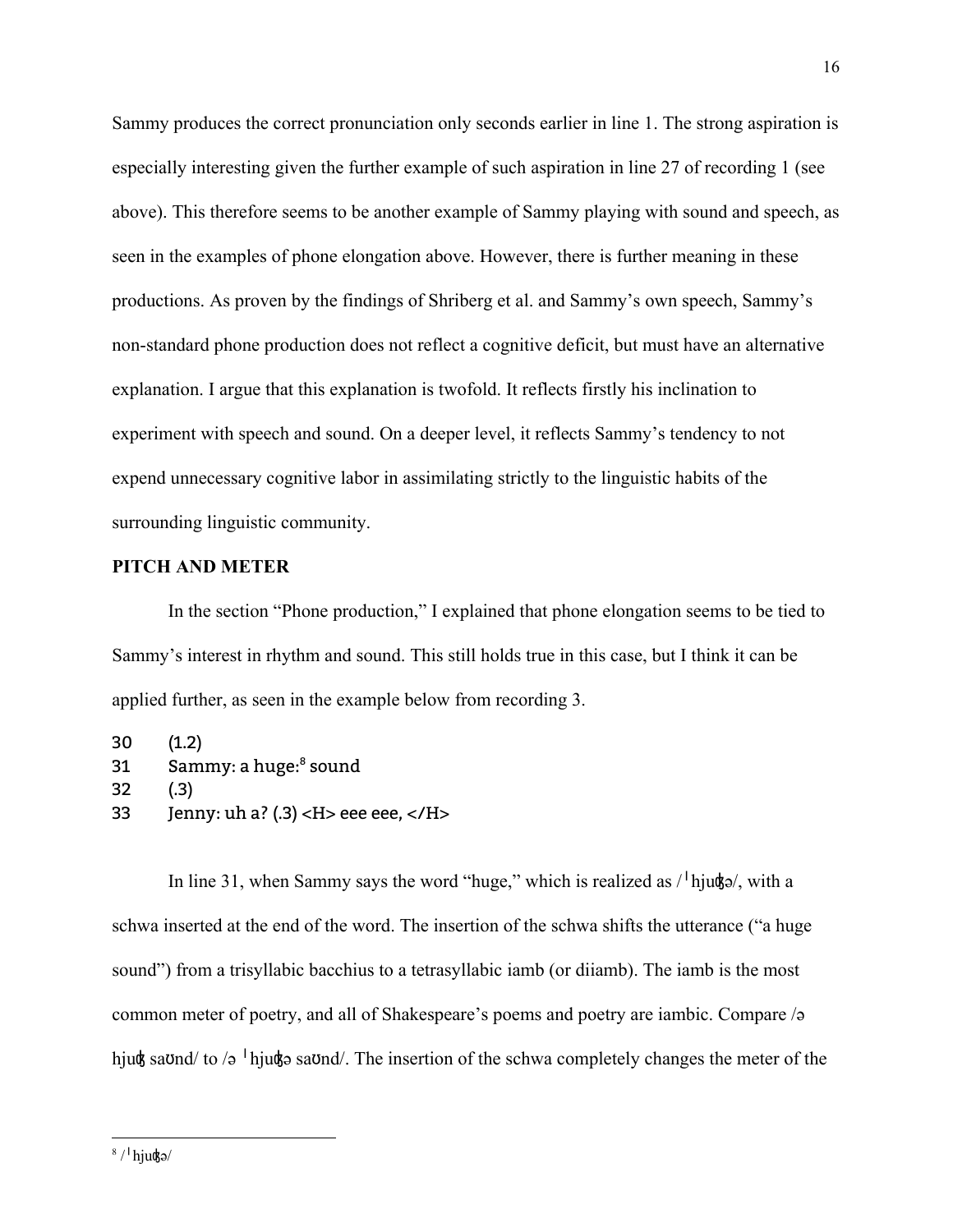utterance. I would certainly not argue that Sammy is consciously choosing to use a diiamb due to his commitment to poetic meter in English poetry. However, he does have an interest in playing with rhythm and meter with his speech. This particular example seems to reflect an intuitive, internalized understanding of English prosody.

Another interesting example of non-standard meter occurs earlier in the recording in line 6.

 Sammy: Mr. Bro[wn,] Jenny: [@@] That's right, (1) sentence. (.) tell me about Mr. Brown.= 5 Sammy: = {vocalizations for 1.3 seconds} @@ (0.5) Mr. Brown is @@@ is @@ (.3) making a sharp high-pitched /ə/ sound adj*ect*ive,=

In line 6, Sammy pronounces the word adjective (Standard American English

pronunciation:  $\ell^1$ æ $\frac{d}{dx}$ kt $Iv$ ) as  $\frac{dv}{dx}$   $\frac{d}{dx}$ kt $Iv$ . This shifts the word from a dactyl<sup>9</sup> to an amphibrach. <sup>10</sup> This is not an unintentional mispronunciation on Sammy's part. At 0:25 in the recording, he pronounces adjective using the standard pronunciation. However, throughout the rest of the recording, whether it be alone or in conjunction with other words, he pronounces adjective in his own way. This may be because Sammy is reading the word off of a worksheet (whereas the first pronunciation at 0:25 was produced without reading). In fact, at 8:15 in the recording, Sammy seems to have a false start in which he pronounces adjective using the standard pronunciation and then "corrects" himself to his unique pronunciation. Dactylic meter is quite rare in English poetry and is certainly not nearly as common as iambic meter. However, amphibrachs are also very rare in English poetry. In two instances, Sammy's pronunciation of adjective results in the creation of iambs. For example, at 22:05 in the recording, Sammy reads "un*pleas*ant *sounds*

<sup>&</sup>lt;sup>9</sup> A foot composed of an accented syllable followed by two unaccented syllables (as in the word poetry). While common in the epic poetry written in Ancient Greek and Latin, it is not a common meter for English poetry. The most famous English-language poem which uses dactylic hexameter is the epic poem *Evangeline: A Tale of Acadie* by Henry Wadsworth Longfellow (see [https://www.hwlongfellow.org/works\\_evangeline.shtml\)](https://www.hwlongfellow.org/works_evangeline.shtml).

<sup>&</sup>lt;sup>10</sup> A foot composed of a long or accented syllable preceded and followed by short or unaccented syllables.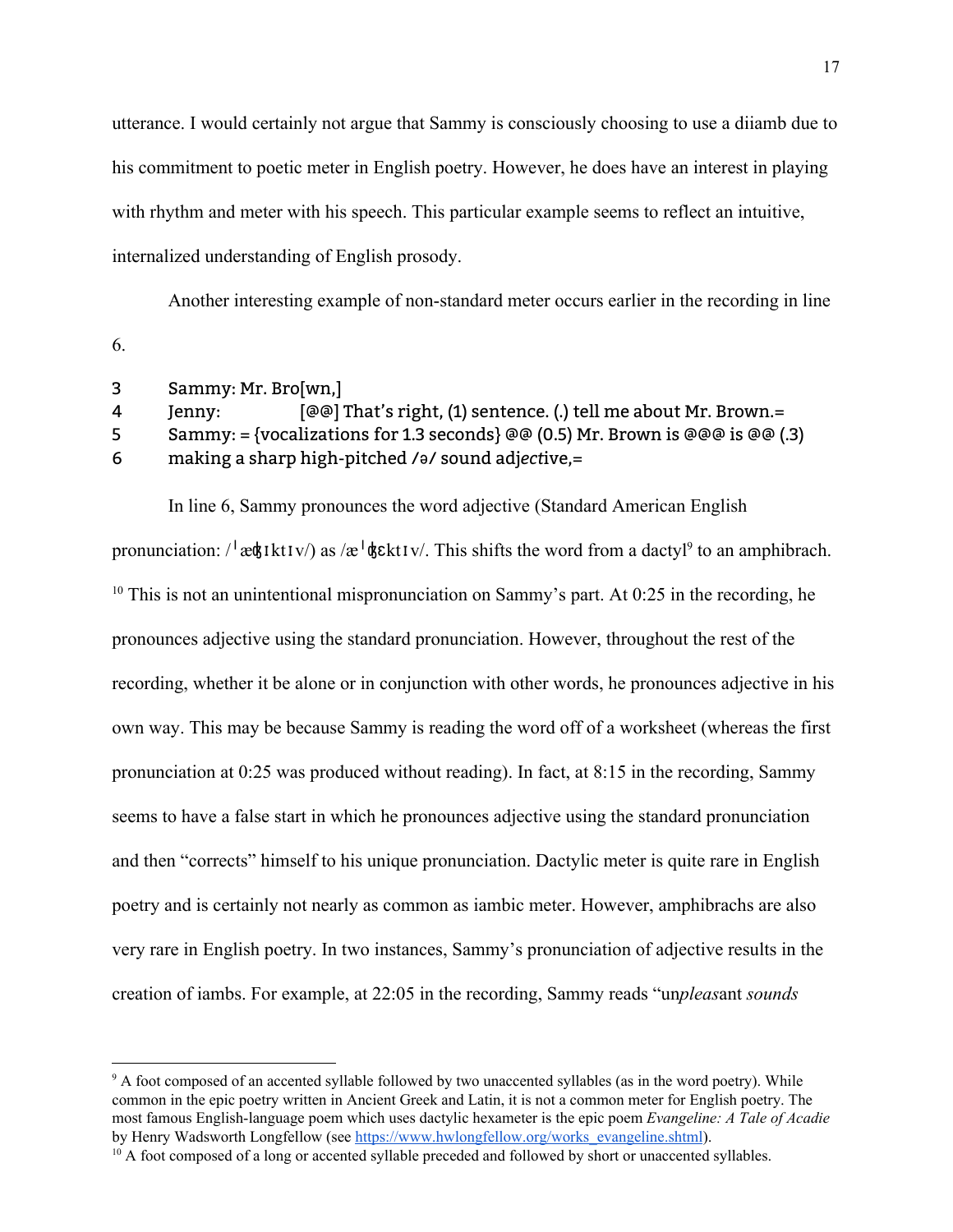ad*jec*tive." In this case, his pronunciation of adjective has rendered the meter more poetic. The same can be said for line 6 of the transcription, in which an inserted schwa along with Sammy's shifted pronunciation result in the creation of three consecutive iambs. However, this does not explain all instances of this pronunciation (e.g. at 4:42, Sammy says "*calm* or *peace*ful ad*je*ctive," which results in two consecutive unstressed or short syllables). Therefore, Sammy is not shifting his pronunciation in order to shift the meter of the entire utterance or sentence. He is shifting his pronunciation of the word adjective because of something about the word itself. English does not have predictable lexical stress, as seen in languages like French and Italian, so there is no inherent reason for Sammy to systematically prefer stress on the first, second, or third syllable.

Experimentation with stress is not limited to Sammy and his idiolect. For example, Grossman, Bemis, Skwerer, and Tager-Flusberg (2010) investigated perception and production of lexical stress and the processing of affective prosody in adolescents with high-functioning autism. They found that atypical prosody contributes to perception of reduced social and communicative competence in individuals with ASD and is one of the earliest and most salient features of abnormal communication noted by non-ASD listeners. They also established that the distinction between ASD individuals and non-ASD individuals is tied to unique speech patterns, not a lack of competence in lexical prosody. The high-functioning autism group in the study did not show deficits or immaturity, but rather an overall atypical pattern on two-syllable word productions (Grossman et al., 2010). These results would indicate that Sammy's atypical prosodic production is not a deficit in communicative or linguistic competence, but rather another element of his idiolect.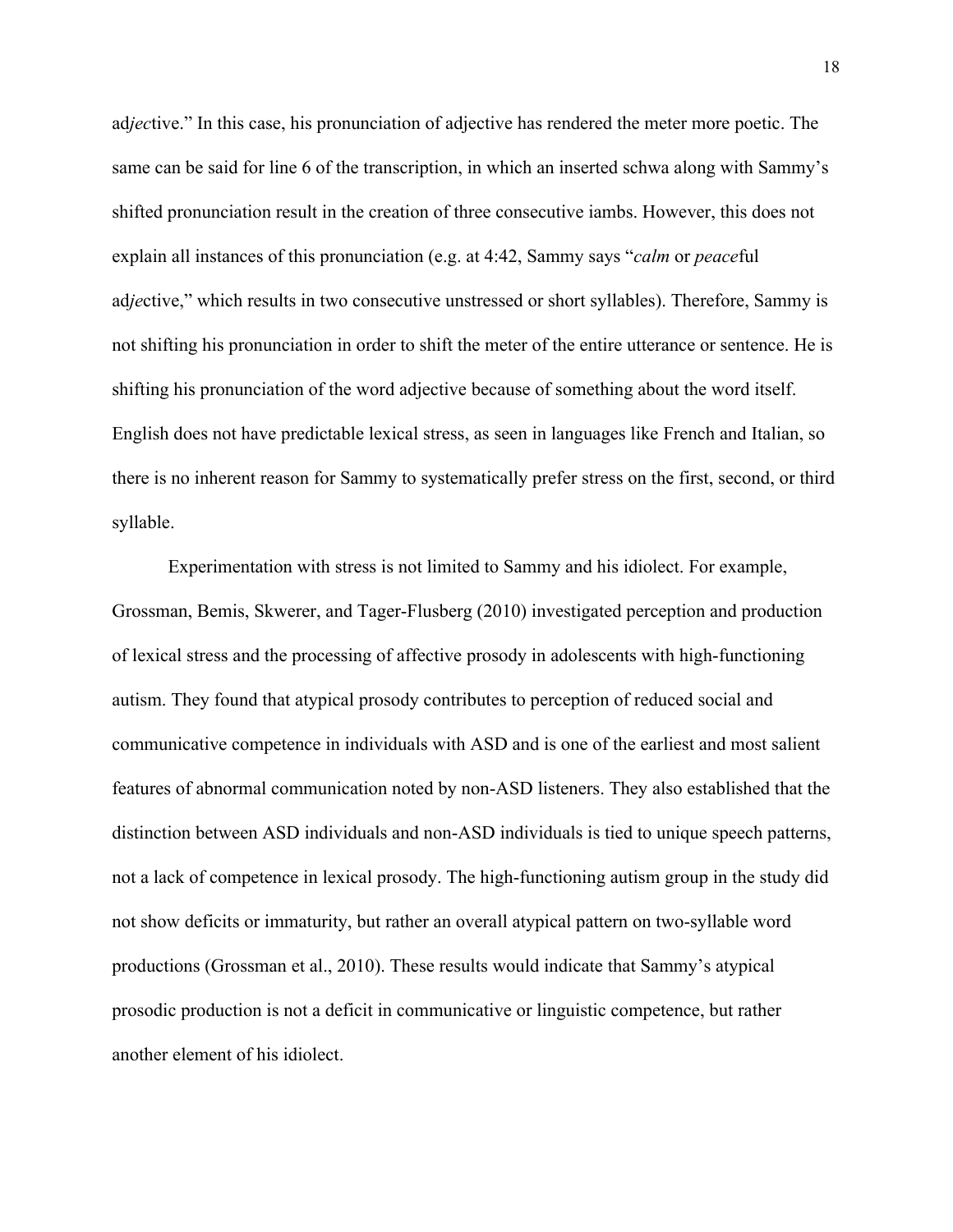In recording 4 we see Sammy experiment with pitch on individual vowels rather than the meter of a full utterance.

- 8 Sammy: 'cuz I wanna go see our frie: nds.
- 9 Jenny: that's good, (.) who d'you wanna see?
- 10 Sammy: Br::ó:::dy

In line 10, we see an example of Sammy playing with pitch on the vowel /o/, beginning with mid pitch and rising to high pitch. This particular example also occurs in conjunction with phone elongation, so the pitch variation is highly noticeable. As to why Sammy chooses to vary his pitch on this particular word ("Brody"), it is not entirely clear, although it may be related to his interest in the sounds themselves, as he elongates the phones  $\lambda$  and  $\delta$ .

Sammy's interest in pitch is not particularly surprising when one considers the already studied and established connection between autism and pitch. Heaton et al. established that children with ASD were exceptionally sensitive to changes in pitch contours across different types of auditory stimuli (Heaton et al., 2008). In fact, children with ASD had higher percent correct scores in the identification of the pitch experimental stimuli than the control (non ASD) group. Therefore, we can interpret Sammy's repeated experimentation with pitch in speech as potential evidence that superior pitch discrimination manifests itself as increased non-standard pitch production.

#### **PRONOUN REVERSAL**

Pronoun reversal is highly common and well-documented in children with autism. Leo Kanner described this phenomena all the way back in 1943, in which he provided an account of a young boy who tripped and nearly fell and then said "You did not fall down" (Kanner, 1943). In this instance, the child used a second-person pronoun when the standard use would be to use a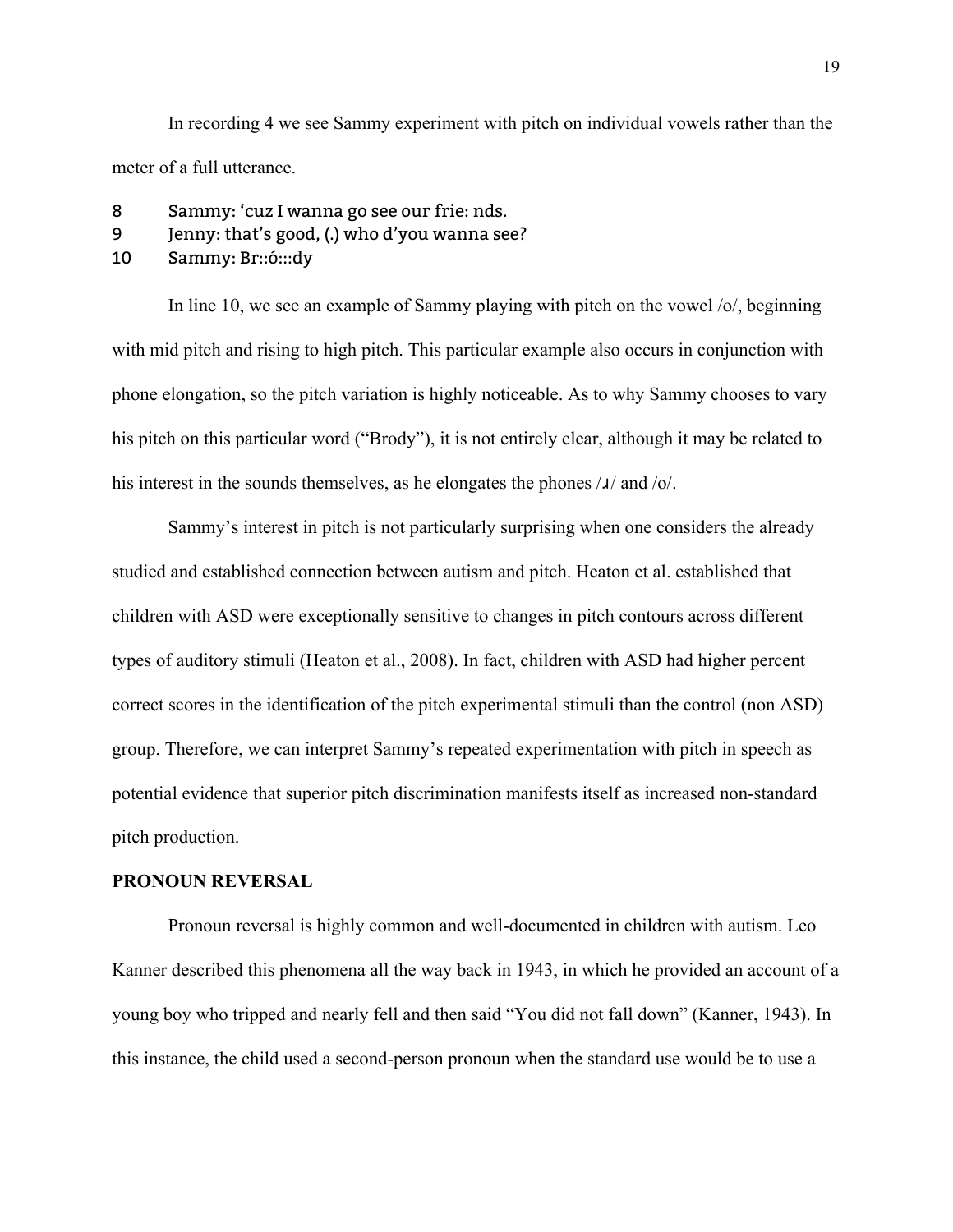first-person pronoun. We see first-person and second-person pronoun reversal in the data, as seen

below in recording 1.

- 43 Sammy: =I wanna use both hands, @@
- 44 Eleni: this is both hands,
- 45 (.7) {car with loud engine drives by}
- 46 Sammy: @@[@]
- 47 Eleni: [make sure] you use the right !pronoun!.
- 48 (.6)
- 49 Sammy: Eleni would you <h> use my both hands? </h>
- 50 Eleni: yes, I would use both hands.

Sammy shows pronoun reversal in line 43 when he says "I wanna use both hands,"

intending to communicate that he wanted *me* to push him on the swing with both of my hands (i.e. "I want you to use both of your wands"). After prompting, he corrected himself, but still included an instance of pronoun reversal (line 49): "Eleni, would you use my both hands?" The standard production would be something along the lines of "Eleni, would you use both of your hands?" There is a great deal of research regarding why pronoun reversal is so common in children with autism, but one study in particular offers an interesting explanation. Shield, Meier, and Tager-Flusbery studied how children with autism exposed to American Sign Language from birth used pronouns. They found that "evidence from an elicitation task and parental report that signing children with ASD avoid sign pronouns in favor of names" (Shield et al.). That is, despite the fact that sign pronouns are "indexical points," children with autism still show a preference to names over pronouns. The researchers argue that this stems from a confusion in the children's sense of self; that is, a fuzziness in the boundary between oneself and others. I would argue that this explanation, with a caveat, may clarify Sammy's pronoun reversal. While I agree that a more third-person worldview may be Sammy's way of viewing the world and would line up with the data, it is also true that Sammy was able to partially correct himself after prompting. I have also noticed in previous interactions that he can flawlessly correct himself after prompting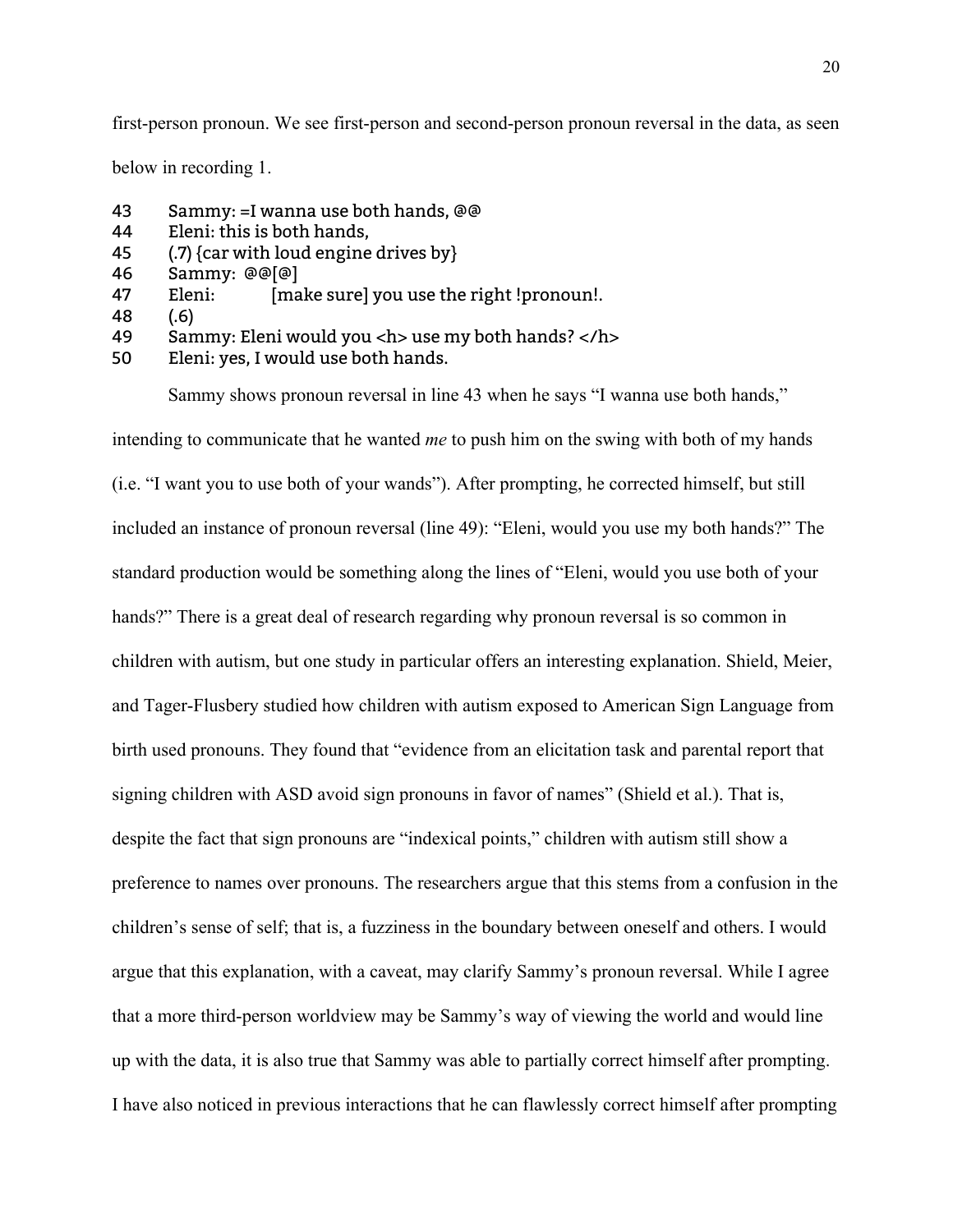and often produces phrases with pronouns but no pronoun-reversals. Therefore, given the fact

that most children with ASD who do show pronoun reversal outgrow it by their teens, it seems

Sammy is in a transition period between more consistent pronoun reversal and no pronoun

reversal.

Another example of pronoun reversal is seen in recording 5 and occurs at several points

throughout the recording in lines 1, 3, and 7.

- 1 Sammy: <mumbled> 'm gonna do I wanna push me ten times, </mumbled>
- 2 Jenny: say it correctly, (.)
- 3 Sammy: I want to push me.
- 4 (1.3)
- 5 Jenny: in a question,=
- 6 Sammy: ={vocalizations for 1.4 seconds}
- 7 Sammy: John will push you ten times,=
- 8 Jenny =well you gotta ask him.
- 9 (1.6)
- 10 Sammy: John would you push me !*ten*!?
- 11 John: yes::.
- 12 Jenny: and a- [uh what's]
- 13 Sammy: <h> [vocalizations for .8 seconds] </h>
- 14 Jenny: the polite way to say that? John, (0.4) would?=
- 15 Sammy: =would you (.) <quickly> go outside and push me ten times? </quickly>
- 16 Jenny: *please*?
- 17 Sammy: please?
- 18 John: yes:::, I would ## that sir Sammy.

This instance of pronoun reversal is particularly interesting, because we see evidence of

self-correction upon prompting. In this case, the pronoun reversal begins as a usage of first

person pronouns where second person would be standard ("I wanna push *me*"). However, in line

7, we see pronoun reversal in which second person pronouns are used where first person would

have been standard ("John will push *you*"). The fact that we see a confusion of first person with

second person and vice verse demonstrates that Sammy's pronoun reversal is not a result of a

preference for one or the other. That is, Sammy does not privilege a first-person point of view (as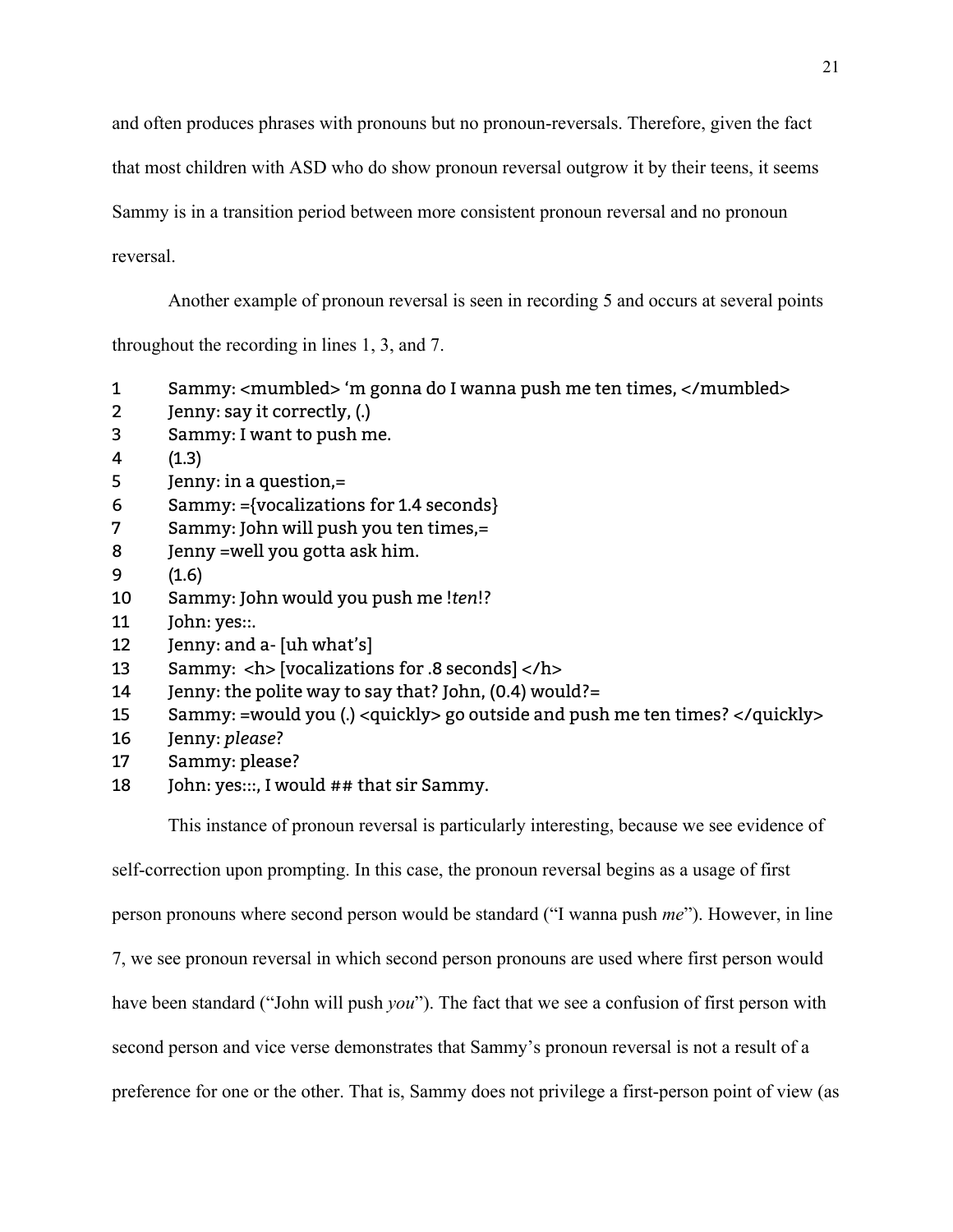most neurotypicals do) and also does not privilege a second-person point of view (which would be highly unusual and unexpected given no previous research suggesting this is the case). Rather, it seems Sammy privileges a third-person point of view, resulting in the confusion of pronouns. Given the prompting and correction process that Sammy goes through in this excerpt, it seems that it takes cognitive labor on his part to choose the correct pronoun, whereas most neurotypicals have little difficulty naturally choosing the correct pronoun. However, his ability to self-correct demonstrates an underlying abstract understanding of pronouns. That is, the seeming deficit in linguistic production is not proof of an underlying cognitive deficit. Rather, it is another element of Sammy's rich idiolect.

#### **CONCLUSION**

Especially when it comes to describing autistic spectrum disorder in linguistic terms, it is worthwhile to describe idiolects. Sammy's idiolect is rich, complex, and pertinent to ASD research as a whole. Through this study, we can establish how clinical and behavioral studies do or do not apply at the individual level. Sammy's pronoun reversal was quite textbook when previous research is considered. However, his phone production was more nuanced than previous research may suggest. There is not a great deal of work being done on phone elongation in autistic people, but this is an essential aspect of Sammy's idiolect. Meter and pitch in ASD are understudied phenomena in linguistics, but are absolutely typical of Sammy's speech. Furthermore, this description and analysis is easier to explain and understand from the point of view of the general public. It provides an opportunity to describe generalizations in an individual sense. More research of idiolects must be undertaken if we are to a) improve our understanding of ASD and language and b) express these findings to non-linguistics in a way that is effective and potent.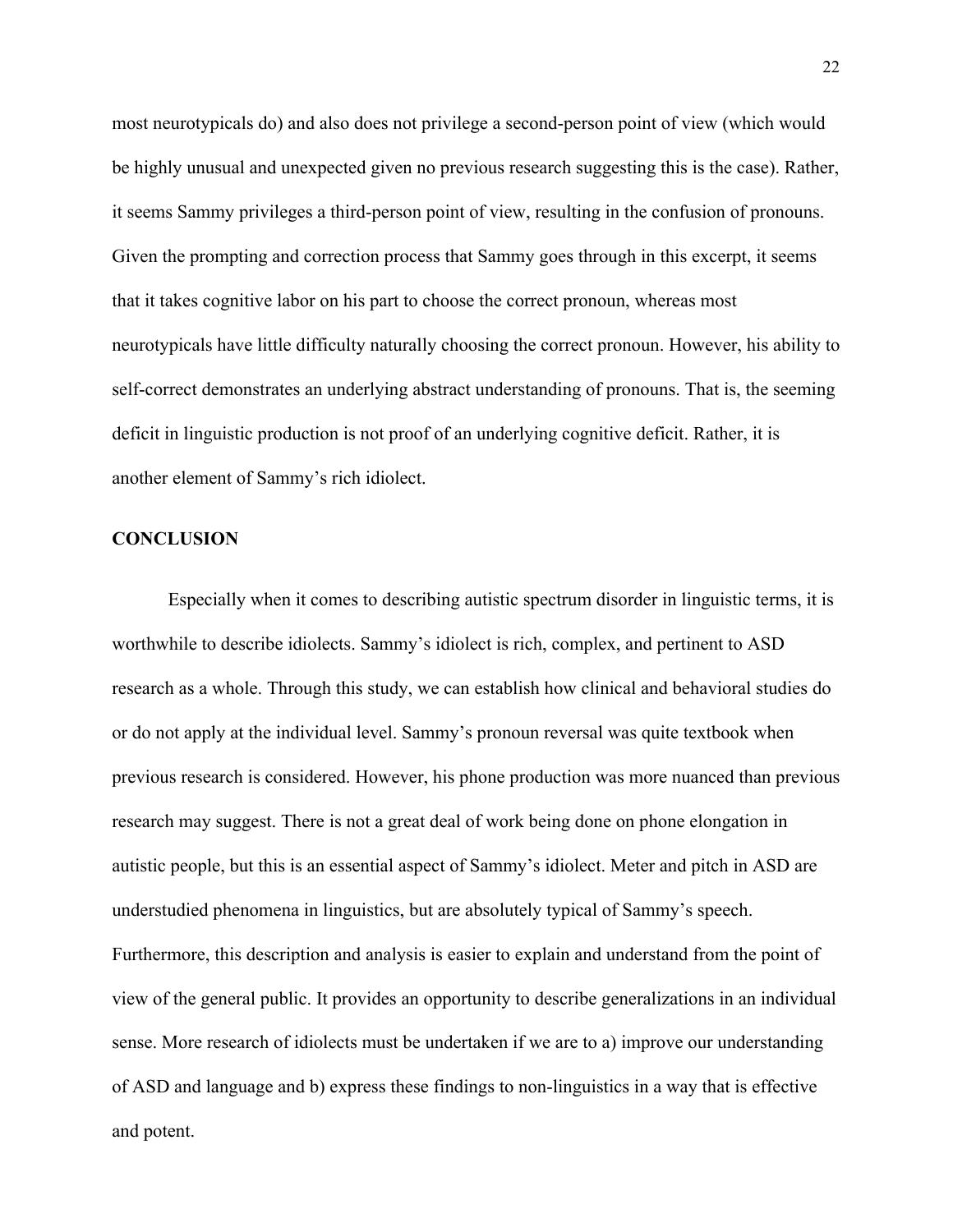In both academic and non-academic applications, it is important to have communicative empathy. Neurotypical individuals must make an effort to understand both the science of ASD speech and an individual's idiolect. Such an effort will contribute to a collective project of being able to better understand autistic people and improve cross-community empathy and knowledge. I am reminded of a quote from De Villiers which encapsulates this thought: "While William's conversation would be hard to follow if one were a naive listener, linguistic analysis allows one to discover a narrative underlying the discourse that is hidden and obscure… By identifying and describing such observable patterns of language use, the close reading of the text demonstrates how discourse analysis can contribute to clinical language research." We must learn and improve our knowledge constantly in order to avoid being a "naive listener."

In my opinion, this is the importance of this kind of research; undertaking a study of an idiolect is an exercise in understanding, analysis, and empathy. Qualitative research is undervalued and is therefore not undertaken nearly enough. O'Reilly et al. argue that qualitative research (including conversational analysis and discourse analysis) can refine our understandings of particular issues to ASD and can be practically relevant. They write: "Qualitative methods are able to go beyond establishing the likelihood of associations between variables, towards understanding the nature of such associations and the complex processes that they may be interpreted to represent" (O'Reilly, 2015). All researchers of ASD must begin to accept and incorporate this philosophy into their analytical and experimentative practice if the field is to substantially move forward. Sammy is just one example of the power of studying idiolects and I hope to see many more such investigations as this domain of study moves forward.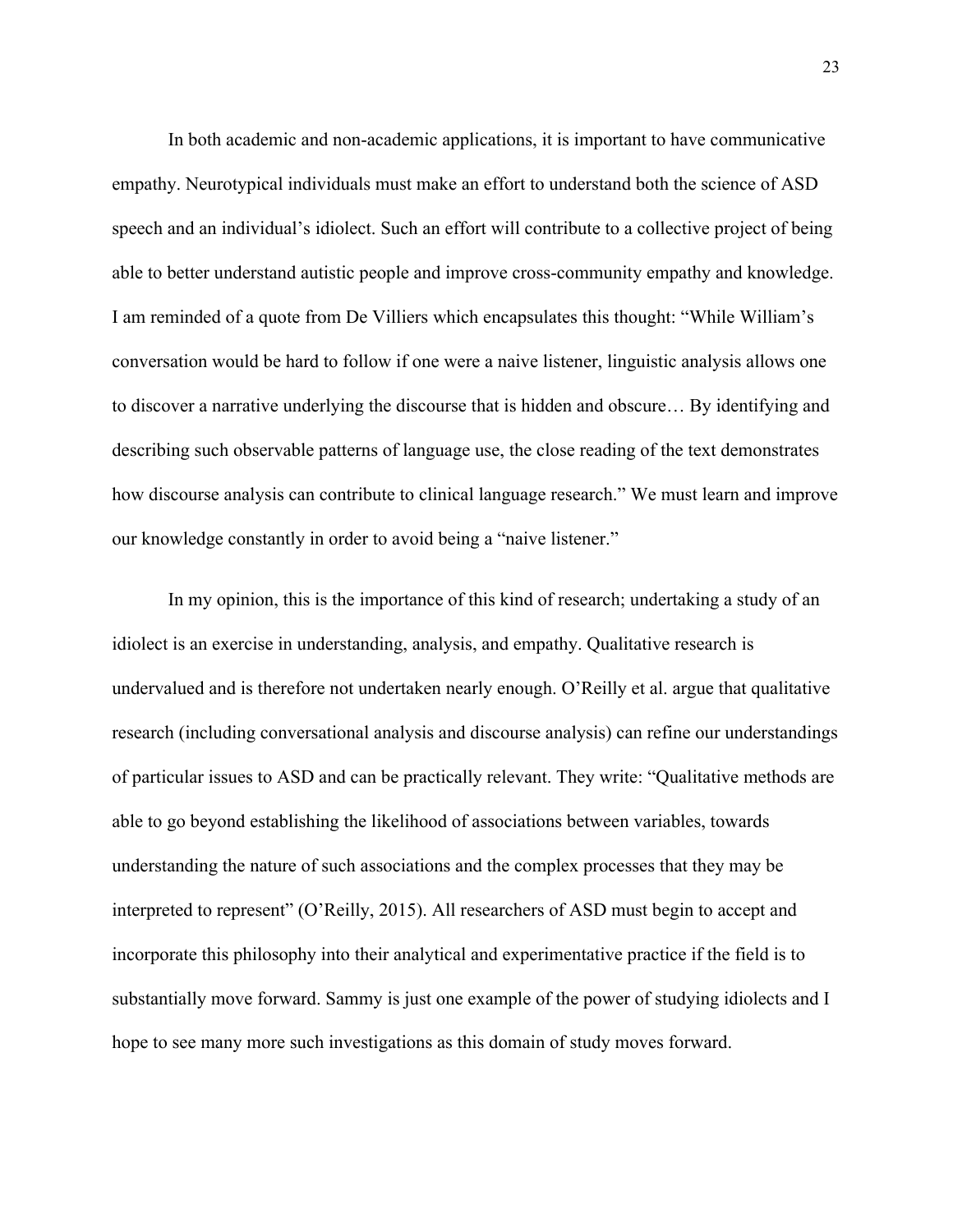#### **Works Cited**

"About Temple Grandin." *Welcome to Temple Grandin's Official Autism Website*, templegrandin.com/.

Wells, J. *Accents of English: Volume 2: The British Isles*. Cambridge University Press, 1982. "Doctor Mike." *YouTube*, YouTube,

[www.youtube.com/channel/UC0QHWhjbe5fGJEPz3sVb6nw.](http://www.youtube.com/channel/UC0QHWhjbe5fGJEPz3sVb6nw)

- Chávez-Peón, Mario E. "Non-Modal Phonation in Quiaviní Zapotec: An Acoustic Investigation." *Instituto De Investigaciones Antropológicas Universidad Nacional Autónoma De México*, Oct. 2011.
- Cleland, J., et al. "Phonetic and Phonological Errors in Children with High Functioning Autism and Asperger Syndrome." *International Journal of Speech-Language Pathology*, vol. 12, Feb. 2010, pp. 69–76.
- De Villiers, J. "'I Saw the Yellowish Going South': Narrative Discourse in Autism Spectrum Disorder." *Cognitive and Empirical Pragmatics Belgian Journal of Linguistics*, vol. 25, 2011, pp. 3–29.
- Gibson, Jenny, et al. "Social Communication Disorder Outside Autism? A Diagnostic Classification Approach to Delineating Pragmatic Language Impairment, High Functioning Autism and Specific Language Impairment." *Journal of Child Psychology and Psychiatry*, vol. 54, no. 11, 2013, pp. 1186–1197., doi:10.1111/jcpp.12079.
- Grossman, Ruth B., et al. "Lexical and Affective Prosody in Children With High-Functioning Autism." *Journal of Speech, Language, and Hearing Research*, vol. 53, no. 3, 2010, pp. 778–793.

Hailpern, Joshua. "Encouraging Speech and Vocalization in Children with Autistic Spectrum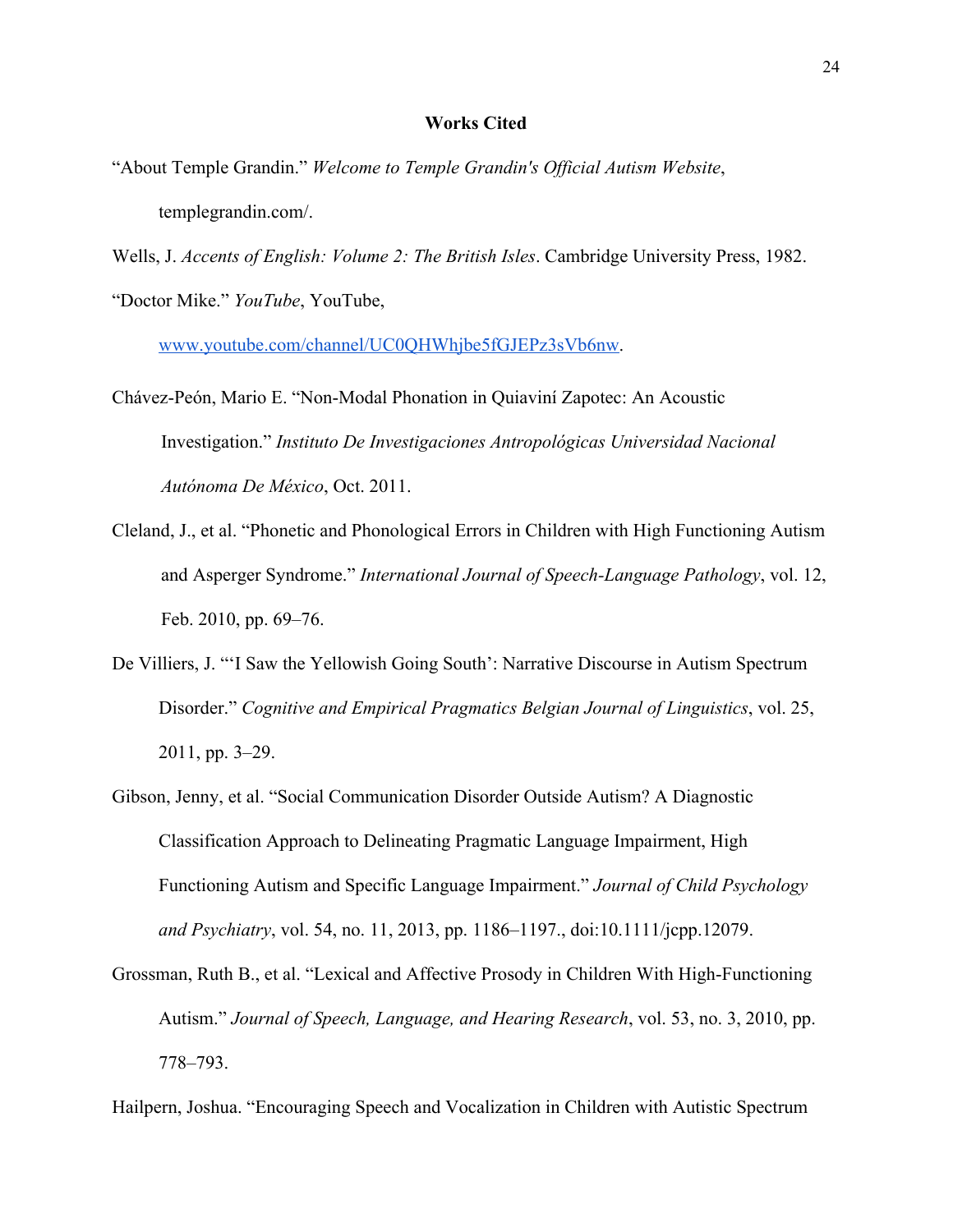Disorder." *ACM SIGACCESS Accessibility and Computing*, no. 89, 2007, pp. 47–52.

Heaton, Pamela, et al. "Superior Discrimination of Speech Pitch and Its Relationship to Verbal Ability in Autism Spectrum Disorders." *Cognitive Neuropsychology*, vol. 25, no. 6, 2008, pp. 771–782., doi:10.1080/02643290802336277.

Jackson, Alex. "Communicating Science to the Public-and to Other Scientists." *Scientific American*, Scientific American, 10 Feb. 2014, www.scientificamerican.com/article/communicating-science-to-the-publicand-to-other-sci entists/.

Jakobson, Roman. *Studies on Child Language and Aphasia*. Mouton, 1971.

- Kanner, Leo. "Autistic Disturbances of Affective Contact." *Nervous Child: Journal of Psychopathology, Psychotherapy, Mental Hygiene, and Guidance of the Child*, vol. 2, 1943, pp. 217–250.
- Kuhl, Patricia K., et al. "Links between Social and Linguistic Processing of Speech in Preschool Children with Autism: Behavioral and Electrophysiological Measures." *Developmental Science*, vol. 8, no. 1, 2005.
- O'Reilly, Michelle, et al. "Discourse/Conversation Analysis and Autism Spectrum Disorder." *Journal of Autism and Developmental Disorders*, vol. 46, no. 2, Feb. 2016, pp. 355–359.

Shield, Aaron, et al. "The Use of Sign Language Pronouns by Native-Signing Children with Autism." *Journal of Autism and Developmental Disorders*, vol. 45, no. 7, 2015, pp. 2128–2145.

Schoen, Elizabeth, et al. "Phonology and Vocal Behavior in Toddlers with Autism Spectrum Disorders." *Autism Research*, vol. 4, no. 3, 2011, pp. 177–188., doi:10.1002/aur.183. "Segments." *PHOIBLE 2.0*, phoible.org/parameters.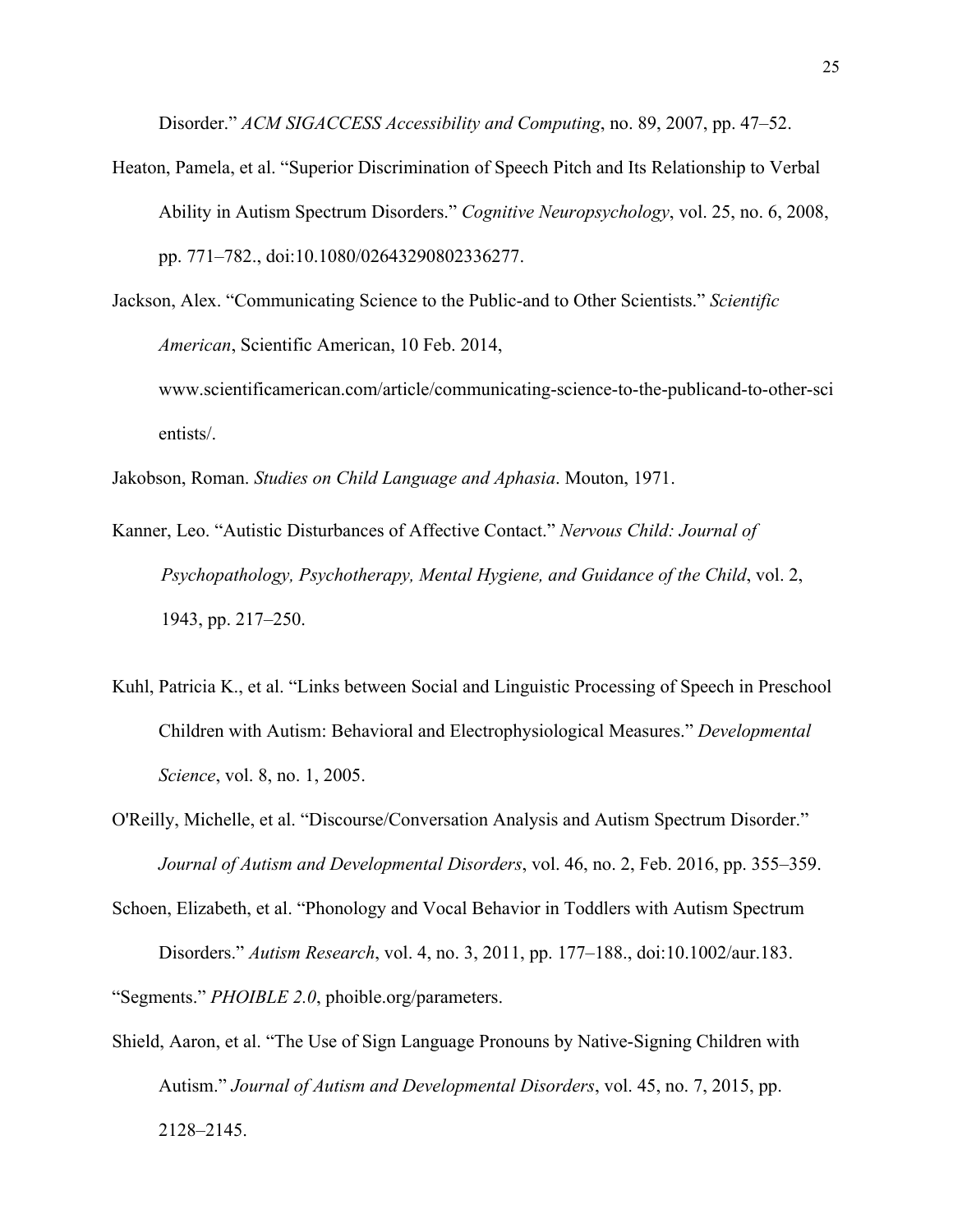Shriberg, Lawrence D., et al. "Speech and Prosody Characteristics of Adolescents and Adults With High-Functioning Autism and Asperger Syndrome." *Journal of Speech, Language, and Hearing Research*, vol. 44, no. 5, 2001, pp. 1097–1115.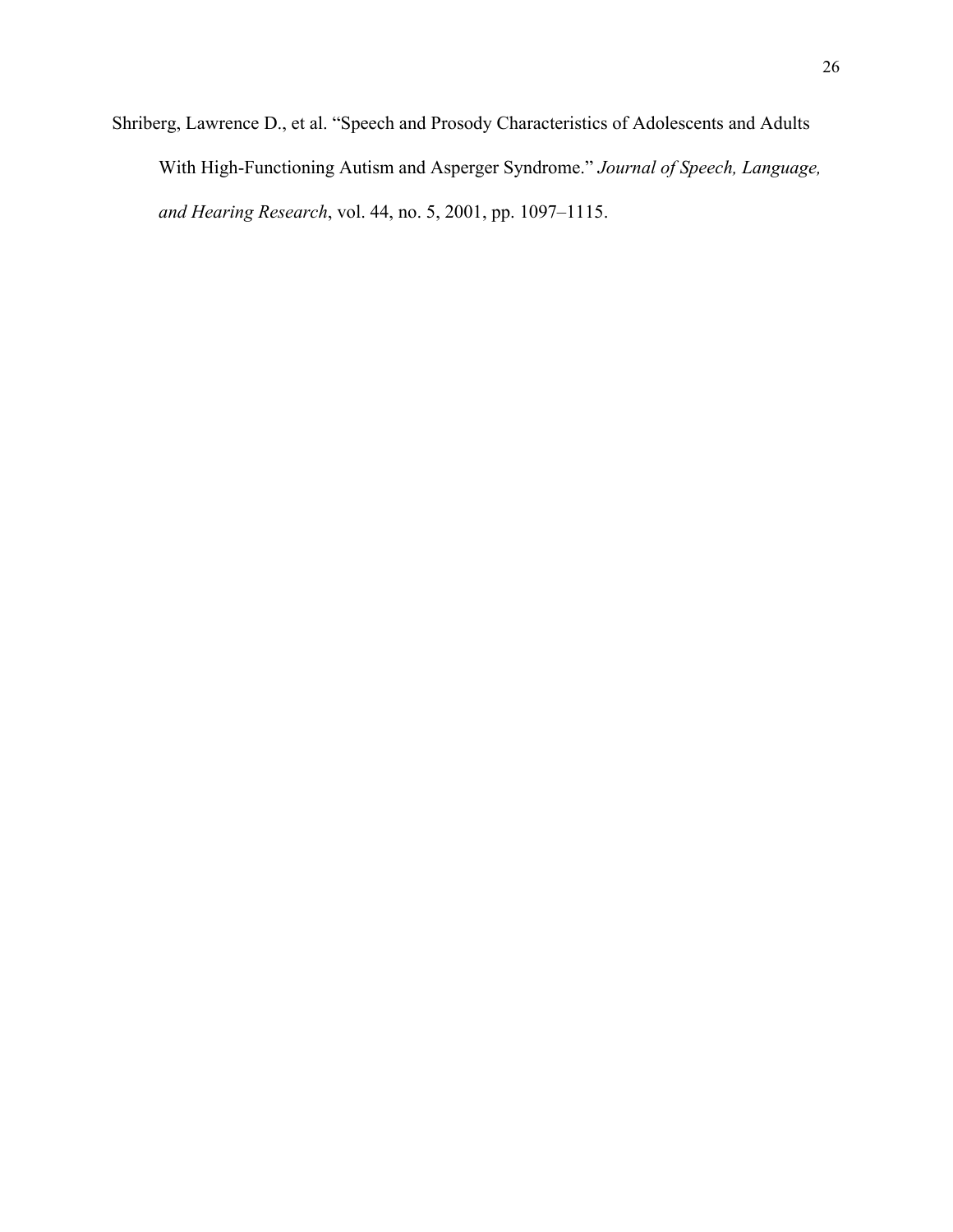| Line numbers                   | 1<br>$\overline{2}$                             |
|--------------------------------|-------------------------------------------------|
| Speaker labels                 | Sammy:                                          |
| Utterances                     | That was funny                                  |
| Question intonation            | $\overline{\mathcal{L}}$                        |
| Falling intonation             |                                                 |
| Continuing intonation          | $\mathfrak z$                                   |
| Emphasis                       | That was funny                                  |
| Pause                          | (5.2)                                           |
| Pause shorter that 0.2 seconds | $\left( .\right)$                               |
| Overlap                        | See what you think [about this.]<br>[Well, ]    |
| Lengthening                    |                                                 |
| False start                    | I was-I was                                     |
| Latching                       | I was coming home.=<br>$=$ You were coming home |
| Pitch or voice quality         | $\langle h$ Oh my God! $\langle h \rangle$      |
| Loud volume                    | !I was walking home!                            |
| Laughter                       | @ (per each pulse)                              |
| Vocalizations (with duration)  | {vocalizations for 1.0 seconds}                 |
| Unintelligible utterances      | # (for each syllable)                           |

## **Appendix 1: Transcription Style**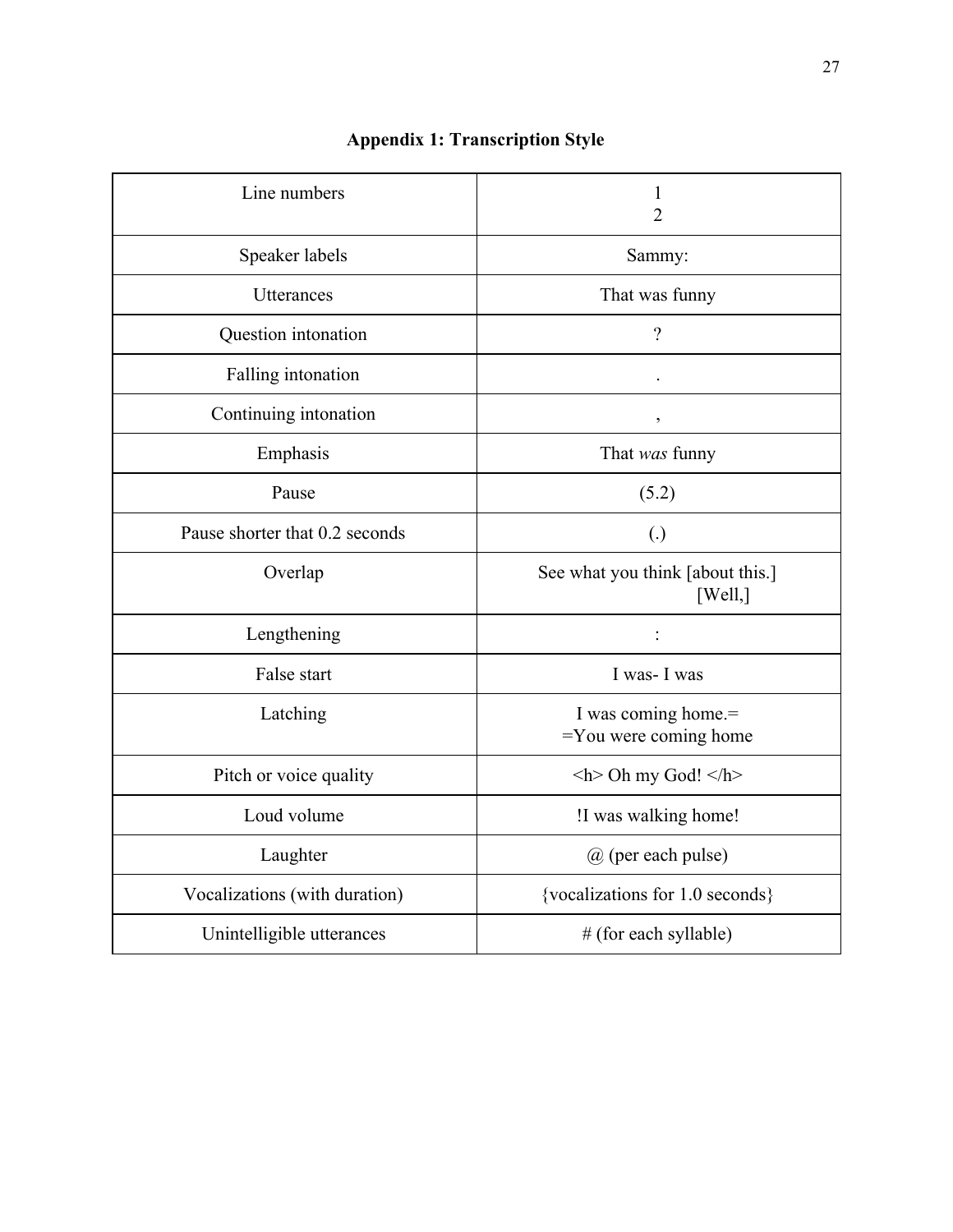## **Appendix 2: Recordings**

- Sammy: <quietly> twenty six, (.) plus twelve, </quietly>
- Jenny: ding ding ding::::, (.6) that's the ticket
- (1)
- Sammy: {vocalizing} [uh,]
- Jenny: [that's the ticket] (.) Sammy,
- (1.4)
- Sammy: {vocalization} (.9)
- Jenny: that's the ticket buddy.
- (4.2)
- Sammy: {vocalization}, (1) {vocalization}, (2.2) <breathy> {vocalization},
- </breathy> (1.9) {vocalization},
- (1) <quietly> sta </quietly>
- (2.6)
- Sammy: {vocalization} @@@@ (.7) {vocalization} @@@@[@]
- Jenny: [What're] you thinking
- about?
- Sammy: <laughing/smiley tone> 'm thinking about the farm #,
- </laughing/smiley tone>
- Jenny: the what sound? (.)
- Sammy: the farm <very quietly> stand. </very quietly>
- Jenny: the *what* sound?
- Sammy: !the farm stand,!=
- Jenny: =oh the *farm* stand, o::h,=
- 24 Sammy: <br eathy> =mom? </breathy>
- Jenny: okay. (.) what do we have here? this is the last one then we're gonna do
- our khan academy.
- 27 Sammy: then  $h<sup>h</sup>$ is::try,
- Jenny: yes.
- Sammy: then teach: to[w:n],
- Jenny: [ye-,.]=
- Sammy: =then done.=
- Jenny: =yes,
- Eleni: <softly> @@@ </softly>
- Jenny: okay go,
- Sammy: ## then Louie
- Jenny: yes,=
- Sammy: = then go. (.)
- Jenny: !yes.!
- (1.6)
- Jenny: okay [you can write this one up here,]
- Sammy: [ {humming/vocalizing} ]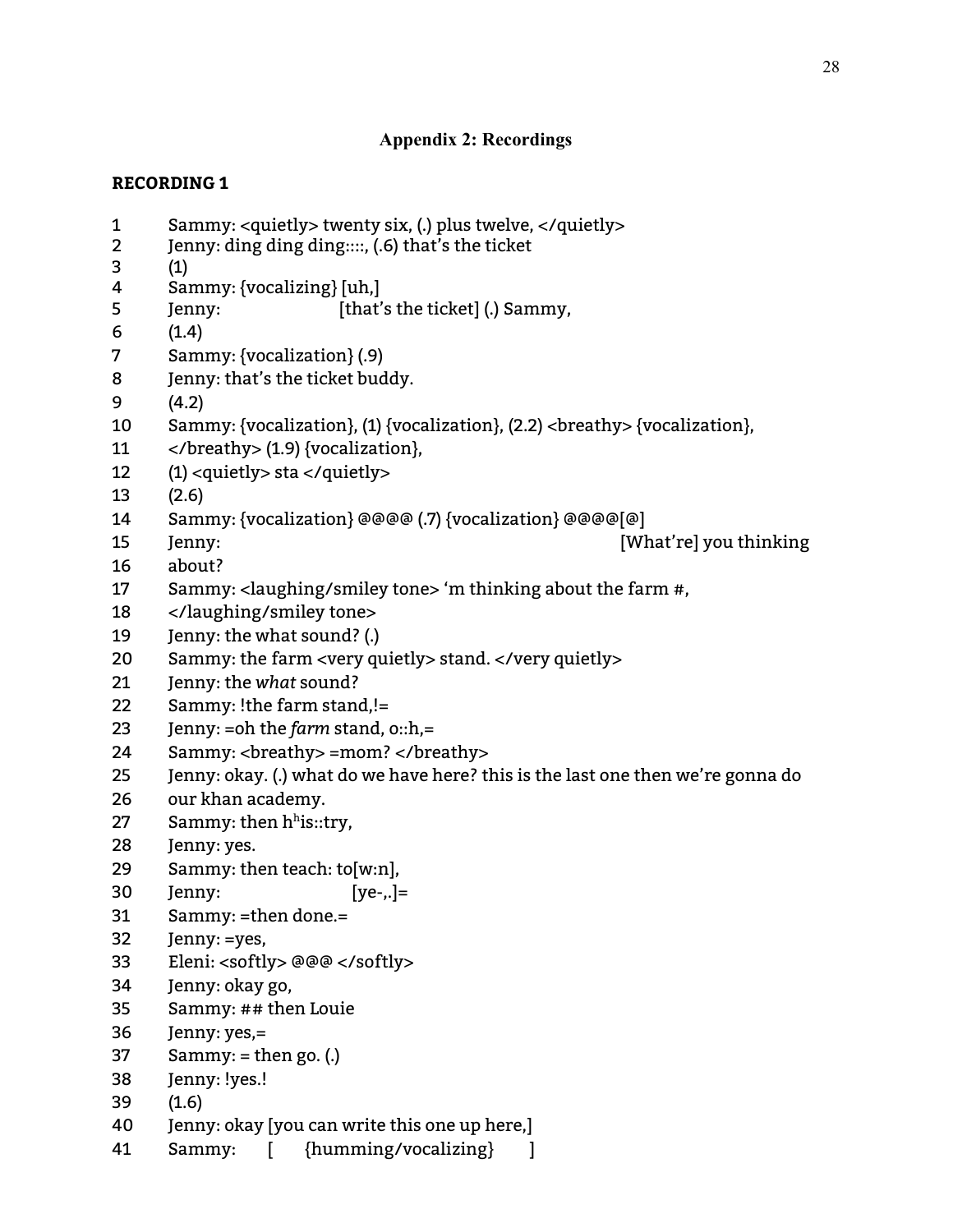- (.3)
- Sammy: {vocalization},

- Eleni: that was pretty <h> high man, </h> (3.5) !did you have fun at great
- wolf lodge?!
- Sammy: <giggly> yes, </giggly> @@@@ [{vocalization}]
- 4 Eleni: [what did you do?]
- (.6)
- Sammy: <smiley> I was always playing on the blue tunnel slide.
- </smiley> [@@@@@]
- 8 Eleni: [on the blue tunnel slide?]
- (1.4)
- Sammy: {laughing and vocalizations for 3.2 seconds}
- Sammy: [@@@@@@@@@]
- Eleni: [was it a tall slide?]
- Sammy: @@@ yê::s, @@[@]
- 14 Eleni [yeah?]
- (.8)
- Sammy: {vocalization}
- (.)
- Eleni: were you scared?
- Sammy: <breathy> yes::. </breathy>
- Eleni: uh really scared or just a little?
- Sammy: @@@@ <quickly> just a little </quickly>
- Eleni: just a little.
- Sammy: <quietly> @@@ </quietly>
- Eleni: but it was mostly fun right?
- Sammy: @@@ {vocalization for 1.5 seconds}
- Eleni: like the verbolten? 11
- Sammy: <smiley> yes. </smiley> (.7) my favorite is the black, (.4)
- forest.
- (.7)
- Eleni: your favorite is the black forest?
- (.6)
- Sammy: I want to stop=
- Eleni: [=ok.]
- Sammy: [{vocalization for .6 seconds}]
- (1.8)
- Sammy: <breathy, quickly> let's do that again </breathy, quickly>
- Eleni: <quietly> ok. </quietly> your favorite is the black [forest]?
- Sammy: [##] (.) go really high,
- Eleni: ok let's go really high, (2.1) what did you just do with your toe man?
- Sammy: we-:::: @@@ (1.7) @@@@ (1) <excited> let's go really high again,
- </excited>
- Eleni: ok, (.3) let's go.=

<sup>&</sup>lt;sup>11</sup> Roller coaster that Sammy enjoys going on.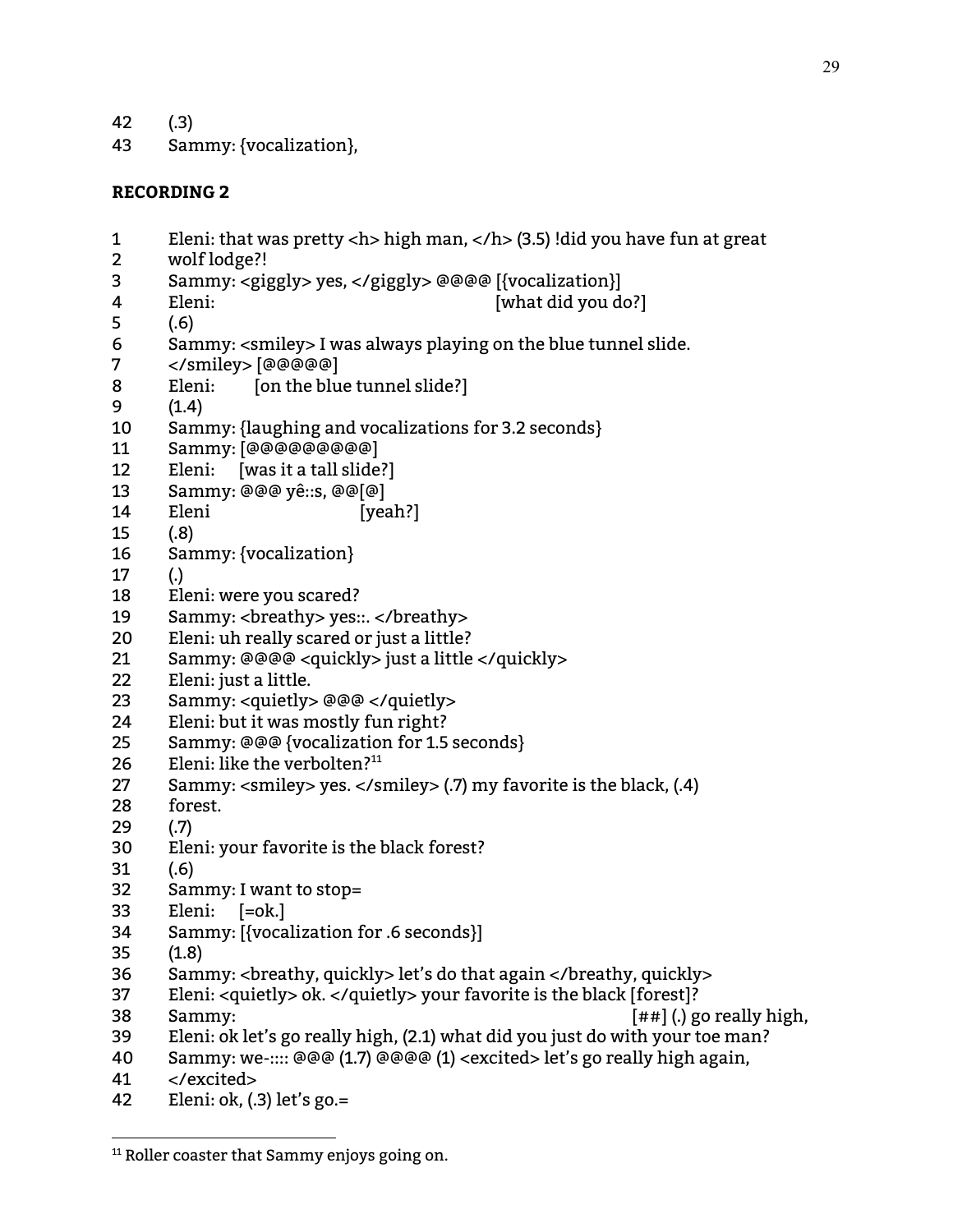- Sammy: =I wanna use both hands, @@
- Eleni: this is both hands,
- (.7) {car with loud engine drives by}
- Sammy: @@[@]
- 47 Eleni: [make sure] you use the right !pronoun!.
- (.6)
- Sammy: Eleni would you <h> use my both hands? </h>
- Eleni: yes, I would use both hands.
- Sammy: @@
- (1.7)
- Eleni: good job.

- Jenny: what kind of sound is this? (.4) <h> !eee eee! </h> (.8) Sammy: Mr. Bro[wn,]
- Jenny: [@@] That's right, (1) sentence. (.) tell me about Mr. Brown.=
- 5 Sammy: = {vocalizations for 1.3 seconds} @@ (0.5) Mr. Brown is @@@ is @@ (.3)
- making a sharp high-pitched /ə/ sound adj*ect*ive,=
- Jenny: =yes he's making a harsh- sharp high-pitched sound (0.8) [he's making] a?
- 8 Sammy: [[vocalizations]]
- Sammy: <smiley> squeaky, </smiley>
- (0.5)
- Jenny: sound. [write it down]
- Sammy: [{vocalizations for .9 seconds}] @@@@ {vocalizations for 2.4
- seconds}
- Sammy: @@@@@@@@ ![@@@@@@@@@@]!
- Jenny: [what kind of noise is Mr. Brown making?]
- (.)
- Sammy: a squeaky,
- (.)
- Jenny: yes,=
- Sammy: =sound [{vocalizations for 1 second}]
- Jenny: [good,] write it down.
- (.6)
- Sammy: #[#]
- Jenny: [oh] whole sentence, Mr? (0.4)
- Sammy: <softly/breathy> m, </softly/breathy> that spells mister.
- Jenny: yes.
- Sammy: <softly/breathy> b r, (.3) o (.) w n, </softly/breathy> spells brown,=
- 28 Jenny:  $=$  mhm, (.6) keep going,
- (.6)
- Sammy: i spells is,
- Jenny: uh huh,
- (1.2)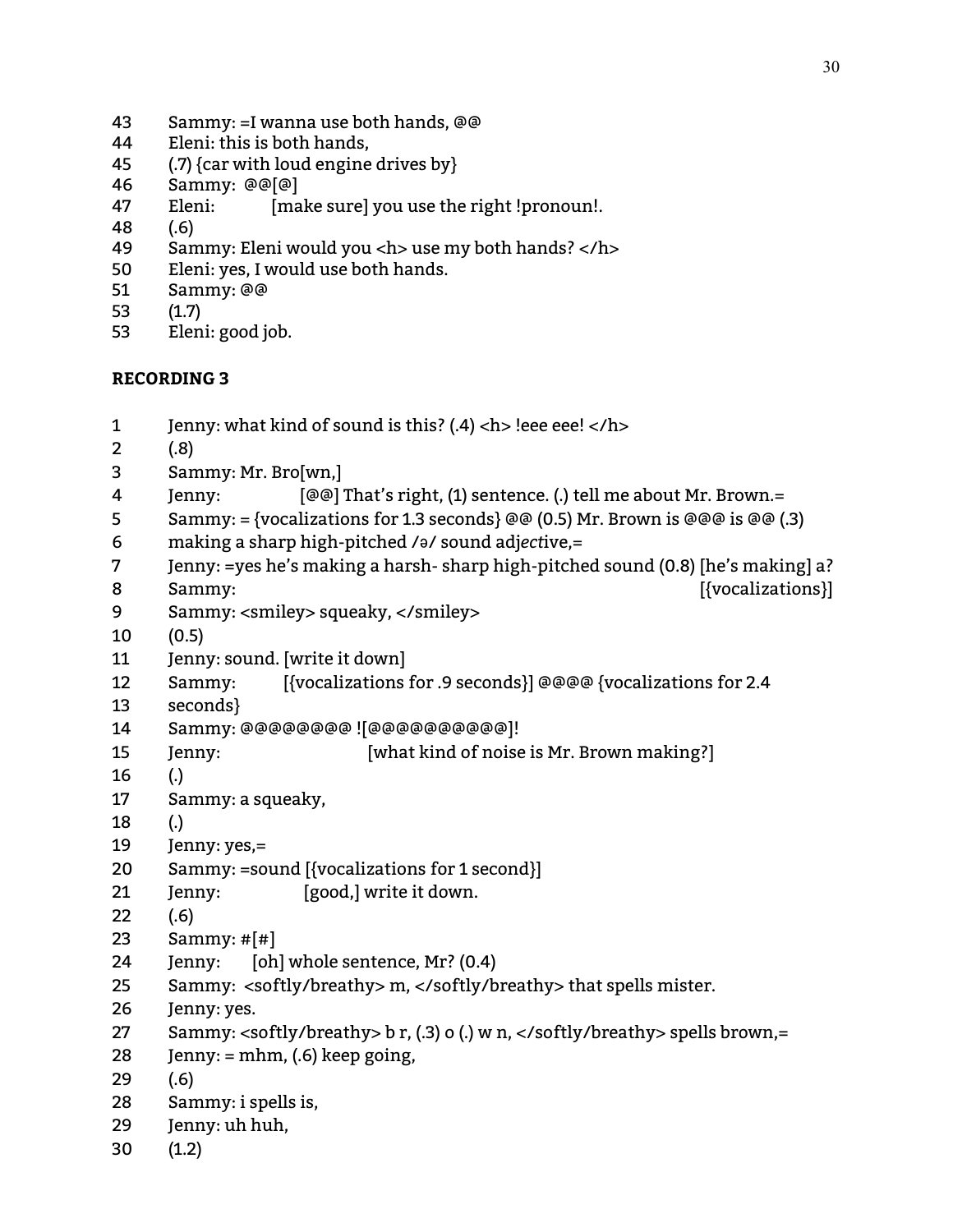31 Sammy: a huge:<sup>12</sup> sound (.3) 33 Jenny: uh a? (.3) < $H$  > eee eee, < $/H$  > Sammy: a squeaky. Jenny: good, (.) Sammy: <softly/breathy> a spells a </softly/breathy> Jenny: uh huh (.4) 39 Sammy: <softly/breathy> s q:::<sup>13</sup>, (1.8) u:: e: a:, (.9) that spells uh squeaky  $\langle$ /softly/breathy> $(.3)$ #= Jenny: =yes, (.4) 43 Sammy: <softly/breathy> s o, (.8) u n d, </softly/breathy> spells sound.= Jenny: =good read the beautiful sentence you made. (.7) read it. (1) Sammy: Mr Brown [is a squeaky sound,] *I* [taps pencil on table] Jenny: i:s what? (.) we forgot a word. (.) i:s? Sammy: {vocalizations for .5 seconds} Jenny: Mr. Brown is, add the word. (.) Mr. Brown i:s? (1.1) Sammy: <softly/breathy> a squeaky sound </softly/breathy> (1.1) Jenny: Mr. Brown i:s making? (.5) or Mr. Brown, (1) Sammy: makes a squea[ky] 54 Jenny: [ok.] (.) put makes in here. put the word [makes in here] (.) 55 Sammy: [[vocalizations]] Jenny: [Mr. Brown makes]

Sammy: [{vocalizations}]

- Sammy: I like the play group, (1.2)
- Jenny: w#, (.4) what'd you mean you like it? (4.1) be specific, (.6) be specific,
- psihoula 14
- Sammy: I like to go the *pla:y* group,
- (1.1)
- Jenny: why?
- (.9)
- Sammy: 'cuz I wanna go see our frie: nds.
- Jenny: that's good, (.) who d'you wanna see?
- Sammy: Br::ó:::dy
- (.3)

 $12 / \ln \frac{\text{kg}}{\text{m}}$ 

<sup>&</sup>lt;sup>13</sup> /kj∷∷u:/

<sup>&</sup>lt;sup>14</sup> Greek term of endearment, literally meaning "little soul."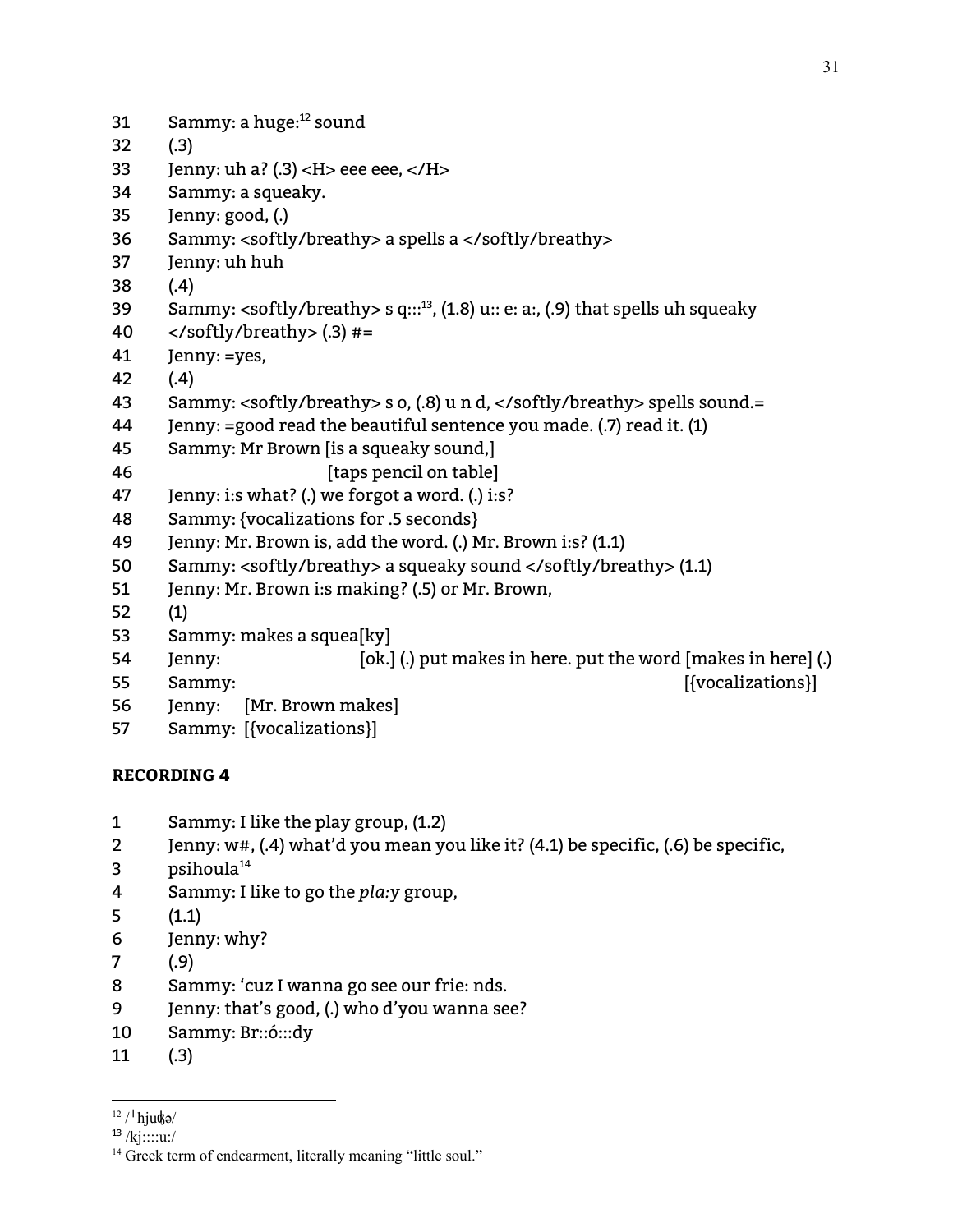| 12 | Jenny: yes, (1.8) < quiet > here  scoot over here.                                |
|----|-----------------------------------------------------------------------------------|
| 13 | Sammy: {vocalizations for 1.8 seconds}                                            |
| 14 | (1.6)                                                                             |
| 15 | Jenny: tell Eleni about Brody.                                                    |
| 16 | Sammy: Brody is nice.                                                             |
| 17 | $\left( .\right)$                                                                 |
| 18 | Jenny: yeah, (1.3) what else?                                                     |
| 19 | (.4)                                                                              |
| 20 | Sammy: happy,                                                                     |
| 21 | (.3)                                                                              |
| 22 | Jenny: yeah,                                                                      |
| 23 | (4.5)                                                                             |
| 24 | Eleni: is he older than you or younger than you?                                  |
| 25 | (1.9)                                                                             |
| 26 | Sammy: y::ounger. (1.5) {vocalizations for .5 seconds}                            |
| 27 | Jenny: hmm. (.7) you know {what? (.) if you don't know you can say} I don't know, |
| 28 | Sammy"<br><quiet>{vocalizations for ~1.6 seconds}</quiet>                         |
| 29 | (2.4)                                                                             |
| 30 | Jenny: y'can say I don't know,                                                    |
| 31 | $\left( . \right)$                                                                |
| 32 | Sammy: I don't < $H$ >know, < $/H$ > (.4)                                         |
| 33 | Jenny: he's actually, (1.8) thirteen and a half, (1.2) so he's a little bit,      |
| 34 | (2)                                                                               |
| 35 | Sammy: {vocalizations .8 seconds}                                                 |
| 36 | (.7)                                                                              |
| 37 | Jenny: n# he was born in january you were born in june, (1.1) so who's older?     |
| 38 | (1.4)                                                                             |
| 39 | Sammy: Elen<br>breathy> i, (.4)                                                   |
| 40 | Eleni: $\#$ # $\{$ ## $\}$                                                        |
| 41 | {yes that's true} you are older {than all of them ##}<br>Jenny:                   |
| 42 | !{vocalizations for 1.6 seconds}!<br>Sammy:                                       |
|    |                                                                                   |

- (.5)
- Jenny: Brody's a little bit older than you.

- Sammy: <mumbled> 'm gonna do i wanna push me ten times, </mumbled>
- Jenny: say it correctly, (.)
- Sammy: I want to push me.
- (1.3)
- Jenny: in a question,=
- Sammy: ={vocalizations for 1.4 seconds}
- Sammy: John will push you ten times,=
- Jenny =well you gotta ask him.
- (1.6)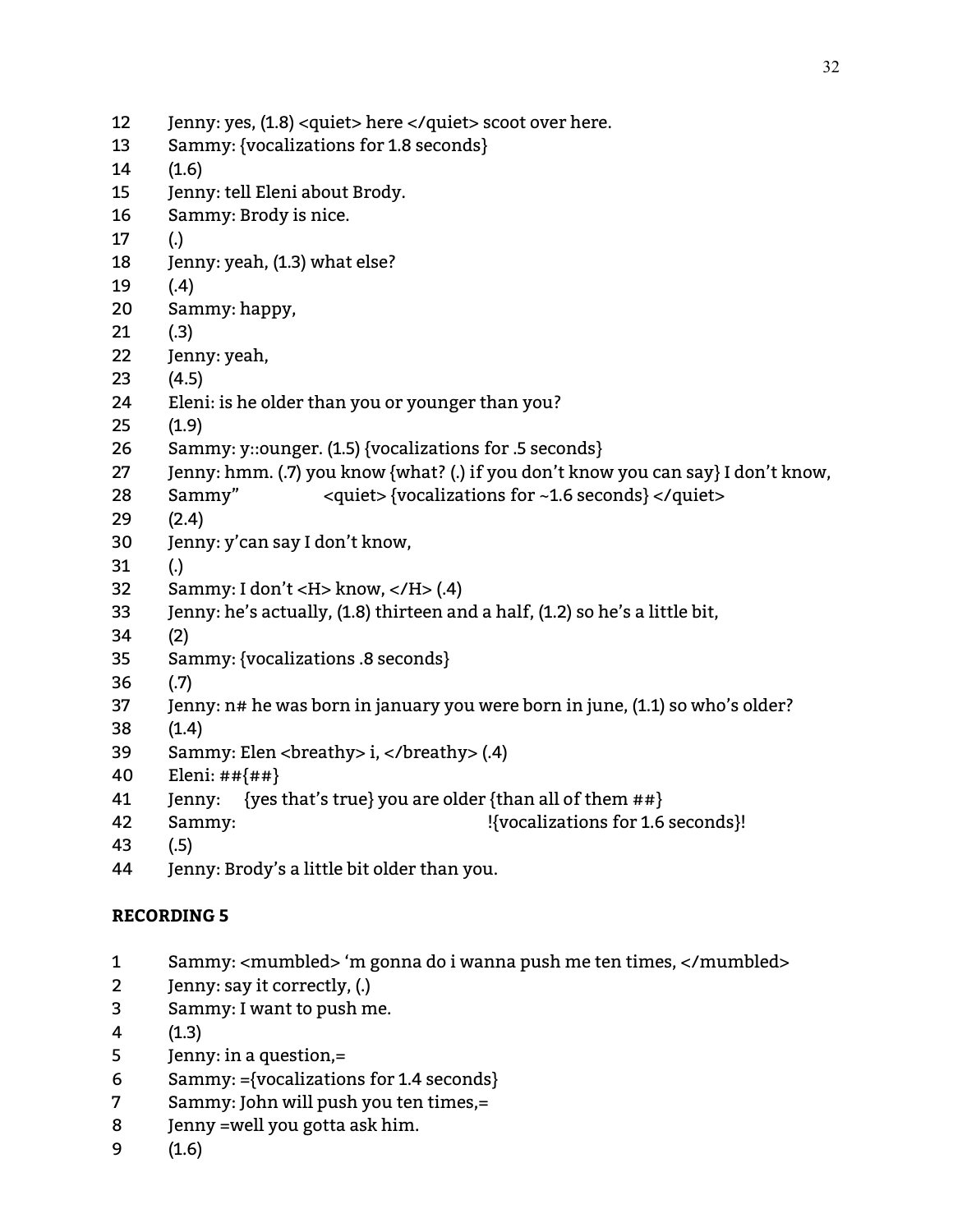- Sammy: John would you push me !*ten*!?
- John: yes::.
- Jenny: and a- [uh what's]
- Sammy: <h> [vocalizations for .8 seconds] </h>
- Jenny: the polite way to say that? John, (0.4) would?=
- Sammy: =would you (.) <quickly> go outside and push me ten times? </quickly>
- Jenny: *please*?
- Sammy: please?
- 18 John: yes:::, I would ## that sir Sammy.